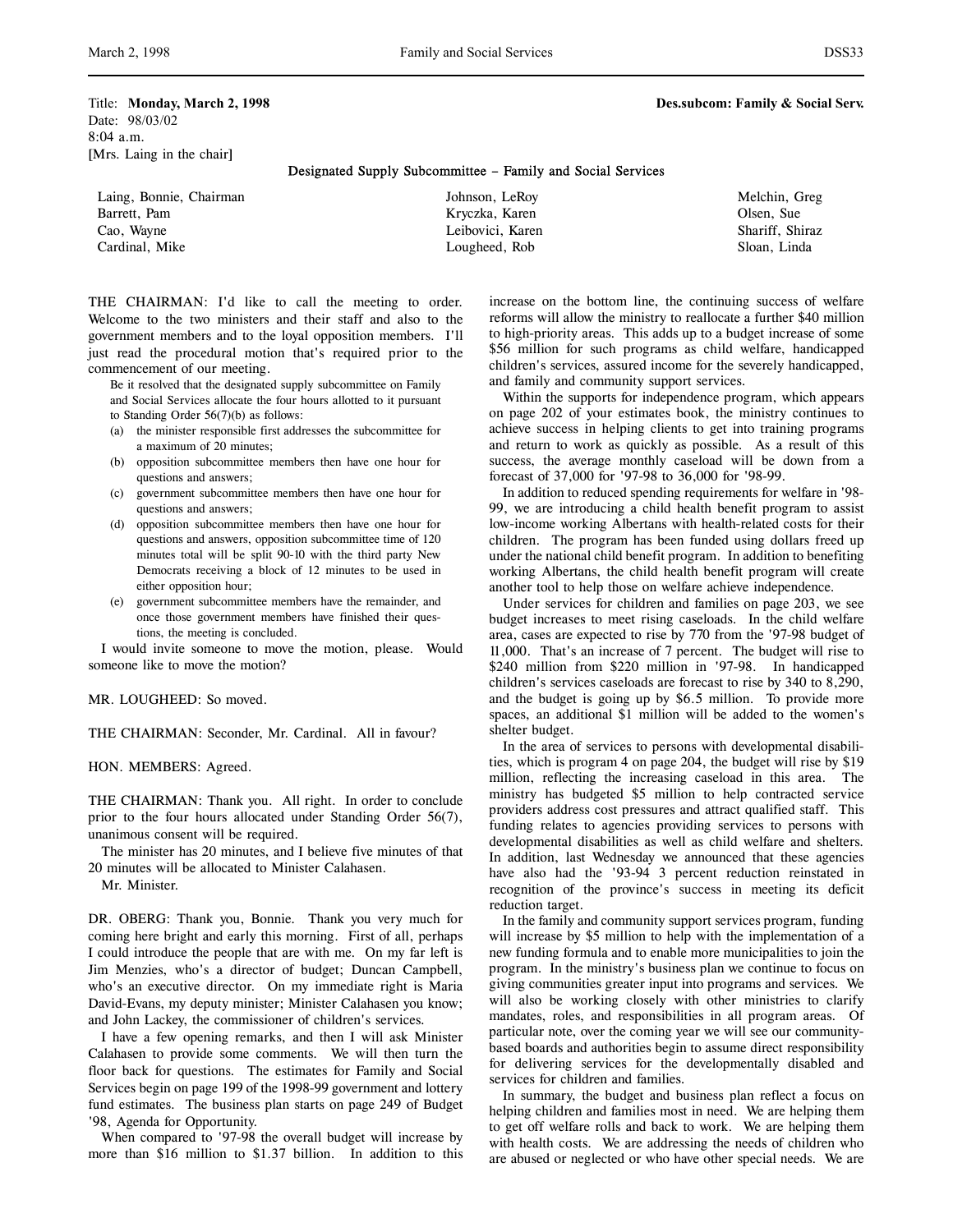At this point I'd like Minister Calahasen to provide some opening remarks as well.

MS CALAHASEN: Thank you very much, Mr. Minister. First of all, I'd like to talk about the communities across the province working together to redesign a service delivery system for children and families in Alberta. We are in the final stages of redesign and are seeing positive and tangible progress.

The first child and family services authority was appointed in December 1997 – that was the Calgary Rockyview – and will begin to oversee the delivery of services by the summer of 1998. An accelerated recruitment process has been identified for appointment by the remaining child and family services authorities. All remaining authorities will be appointed in April 1998.

The first task of each authority, once it is appointed, is to prepare a business plan and transition plan based on a vision of the service plan for approval by government. This will be the formula that makes the plan work. Most child and family services authorities will be ready to assume service delivery responsibilities by January 1999. The department and each authority work closely together and carefully on the sequence and timing of the transfer of responsibilities. Together, detailed preparations will be made for the transition of staff, funding, and other resources.

The reduction in program support under program 3, services for children and families, reflects the progress that has been made in moving towards the establishment of child and family services authorities. As a result, the cost to our committee of planning will be reduced. To support authorities in their new role, \$1 million has been reallocated to cover the cost of authority operations.

The early intervention program has received \$17 million. This reflects the completion of government's \$50 million commitment to the early intervention program as well as its commitment to ensuring that resources continue to be available for many full early intervention programs. By 1999-2000 authorities will be fully operational and can budget for early intervention programs as they feel the need in their communities.

I look forward to receiving any questions that you may have relative to this.

THE CHAIRMAN: All right. Thank you. That concludes the ministers' remarks. I should remind you also that Minister Calahasen does not have budgetary responsibilities. Therefore, any of your questions pertaining to that would go to the Minister for Family and Social Services.

All right, who's on first? Mrs. Sloan.

MRS. SLOAN: Thank you very much. We appreciate the opportunity to raise questions today with respect to the ministry's mission, goals, performance measures, and budgets. My questions, just to categorize them for you, will be focused on the mission, goals, performance measures of the department, your performance measures, as well as program 1 of the budget.

DR. OBERG: If you could just state the page when you ask a question, Linda, that would be great.

MRS. SLOAN: Okay. Then, to summarize, it would be pages 210, 211 of the government and lottery fund estimates as well as 251 through 258 of the business plan document.

It has been public knowledge that I've been extremely concerned about the overall direction of the department, particularly with respect to the regionalization of children's services, the underlying objectives within that.

As I look at the ministry's mission statement and goals, it continues to concern me that I do not see, particularly in the mission, the incorporation of rights and privileges for children, for families. Particularly, we see the mission: "Help families to be responsible and accountable." All of us know that we do not live in a perfect world and that all families are not capable of doing that, so I have some concern with respect to the way in which the mission continues to be framed by this ministry.

8:14

As well, we see no incorporation of the UN convention on the rights of the child. Perhaps I was mistaken, but I thought there was some commitment of this ministry to move towards the adoption of that. If that is not the case, I would like to know why we are the only province in the country that is not. The federal government has endorsed it, and I do not understand why Alberta, given the Premier's commitment to placing children as priorities in this province, would be reluctant to endorse that convention declaration.

With respect, then, to the goals. In general terms, again, we are concerned and would question the ministry, given some of the external reports that have been done, the continued fixation on preparing people for employment. In a not so perfect world we know that there are many who are not capable of being employed, yet they are forced to go through an employment-fixated process. I guess the question in that is: has the ministry statistically or factually done any analysis of those individuals who are currently perhaps on SFI or AISH and realistically looked up their capabilities in terms of employment?

With respect to the business plan, particularly the services to children and families, the plan is not specific about the transition process regarding services for children and families, what the role of the executive manager of services transition will be. How does this position relate to the transition committee? What vote funds the executive manager position and transition committee members will have is also not clear.

When we read in the highlights of the winding down of the commissioner of services for children and families, a position that has overseen and guided the process since its inception, it's of concern to us that that position and mandate would be removed before the regional authorities are in place. What is the rationale for that? Is it strictly to recoup the savings from that office? Do the savings equate to what would be lost in terms of leadership and guardianship with respect to that role? As well, what program areas are identified as requiring the services of the government transition team leader? It's not clear. What other ministries will be involved? Will there in fact be any true integration in this process? Which of the programs will be affected if other ministries are going to be involved? What specific programs are being heralded as partnering, or where in the other ministry estimates is this partnering evident? That is not clear to us.

I have asked repeatedly now for the funding model, the standards document, the monitoring and evaluation framework. I have never received it formally from the minister. I have received it informally from people in the sector. So I'm wondering when it is planned for that document to be publicly released for debate and discussion.

A specific question with respect to the fetal alcohol syndrome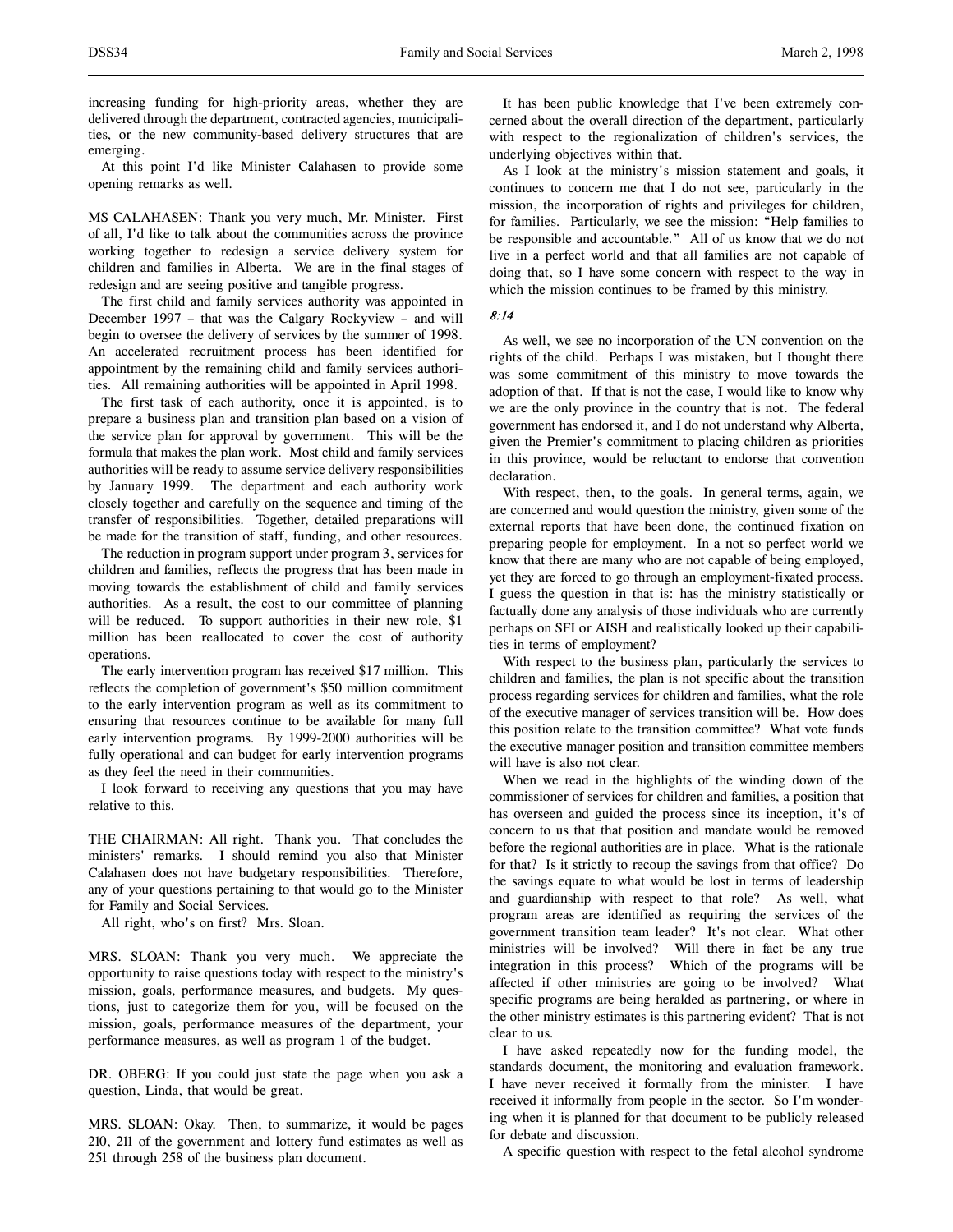initiative. The minister's direction in that regard is not clear other than the allocation of money. We do not know what other ministries will be involved. It would seem prudent that there be other ministries involved, including Education and Justice. We're wondering if that initiative directly stems from the inquiry with respect to Olivia Calf Robe and the scathing summary review that was compiled in that inquiry report. I believe publicly it should be attributed to that. There should be some degree of closure for the family of that young girl. It has not been to date publicly associated with her death. I think it would be prudent to make that link if it is in fact there.

As well, just to relate the FAS initiative and to jump somewhat into the budget itself, we see within the residential treatment that there are reductions made. [interjection] It's page 203. It's 3.2.7. That estimate increase doesn't match the forecast expenditure for last year. Given the magnitude of the disease, not only of fetal alcohol but also attention deficit disorder, it seems odd that the ministry would move to reduce that without any consideration about whether or not these children will need some type of residential care.

I'd like to move now to the performance measures. It was disappointing, to say the least, after the repetitive round of sparring the minister and I have had over the performance measure of the percentage of children who stay free from abuse, neglect, and death while receiving child protection services, that we maintain a performance measure that only reports those children kept free from abuse and neglect. I still do not understand the rationale of that. There is no performance measure reporting the deaths of children in care. This government has been repetitively inconsistent with the publication of those numbers. I again do not understand the rationale as to why we continue to maintain performance measures which overmagnify successes without addressing or responding to the failures.

Other performance measures of concern with respect to the day care centres. The ministry was unable to meet last year's target of 85 percent. In fact, the percentage of centres meeting standards has dropped by 3 percent. This means that approximately 20 percent of day cares in Alberta do not meet critical standards. I would quote from the plan to say that "non-compliance is most likely to place children at risk." What areas are the centres failing in? Please provide a breakdown of the areas, of centres not meeting standards and where they're failing; i.e., staff ratios, qualifications, or discipline. And what initiatives is the minister taking to bring these centres up to standard?

Also with respect to the performance measures, the targets for a number of employment-related performance measures "are constant due to the Ministry now having a higher proportion of clients who are not job ready." What barriers to employment do these clients face? Has any study been undertaken by the department to determine this, and if so, will the minister share it? Have the programs and services being offered to these clients changed as a result? Would it be prudent to suggest that if the targets are constant, then we can assume that the budget estimates will be constant in the near future? Thirdly, what improvements does the department expect the new family maintenance information system will bring, and how will this affect targets?

The other general area of concern I would question the minister on with respect to the performance measures is that we see virtually no measures that will establish, monitor, or control the transition to the regional authority process in child welfare. We question whether that was an oversight. Was it intentional? How will the ministry, or the public for that matter, know the success of that program if there are no measures incorporated within the business plan? It would seem there is a whole array of areas where the child welfare regionalization needs to be measured: in terms of compliance to standards, in terms of funding, in terms of evaluation and monitoring. Why has the minister not seen fit to incorporate those types of controls and measures in the business plan?

# 8:24

I would like to move now to program 1, ministry support services. Vote 1.0.1, with respect to the minister's office: we'd like to know why the increase in this budget line when the minister's office was forecast to spend approximately \$2,000 below last year's estimate. It would also seem odd that that increase is incorporated when the ministry is proposing that the regional authorities will be up and running in this budget year.

In relation to 1.0.2, minister without portfolio, we would like further clarification as to what actual responsibilities belong to the minister without portfolio. In response to questions during the last budgetary year, the minister primarily has spoken about community consultation. Once the regional authorities are established, I would assume, perhaps incorrectly, that that consultation will then be their responsibility. We question the prudence of maintaining this officer, with all due respect to the member occupying it. I would like to ask the minister for a detailed list of expenditures similar to last year's. Specifically, I would also like to see a breakdown of staff positions being paid for through this office.

For 1.0.3, standing policy committee, I would like to know why the increase. If this is to factor in inflation, we don't seem to do that in other program areas for the budget, so why would we do it for a policy committee that is not all-party? It has been insulting to me to attend those meetings and not even be given the privilege of asking a question. Actually, I should say that on one occasion a provision has been made through the chair. We do not see anything tangible in terms of the product of that committee work. There is nothing in the business plan that speaks to what they've done in the past year or what they propose to do in the future. Do they have any goals or objectives? Is this an appropriate use of taxpayers' dollars in light of the constraints the ministry has proposed on other portions of the budget?

With respect to 1.0.4., the deputy minister's office, a \$9,000 increase is incorporated here. Again we would ask the rationale for that increase on the basis of: for what responsibilities are these dollars being added?

Vote 1.0.5, assistant deputy minister, children's programs. There's been a significant decrease in this budget, and we would ask why. What are the responsibilities of the ADM? What is the relationship between that position and the minister without portfolio? What is the proposed relationship between that position and the regional authorities?

With respect to 1.0.6., assistant DM, adults' programs, again we see an increase here when the adult program budget overall is decreasing by \$29 million.

DR. OBERG: Did you say that was 1.0.6?

MRS. SLOAN: Vote 1.0.6.

THE CHAIRMAN: There's three minutes remaining.

#### MRS. SLOAN: Thank you.

We would ask why the contrasting principle of increasing the bureaucracy budget and decreasing the program supports.

My final question is relating to freedom of information and privacy. I'd like the minister to please provide a breakdown of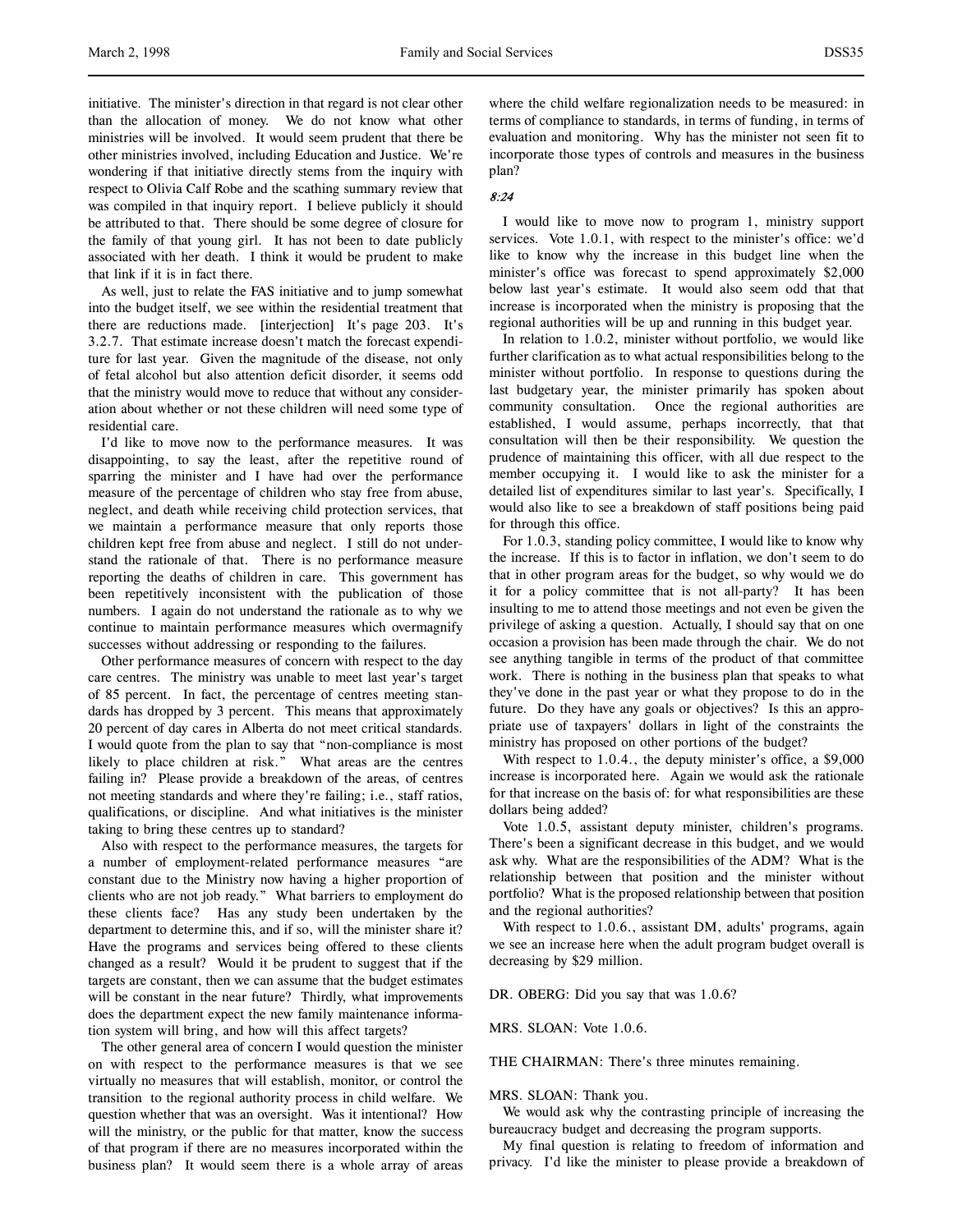freedom of information requests: by whom they have been requested – i.e., a government official, client or former client, opposition member, or member of the public – the number of refusals to each category of the requester and the reasons why they were refused, as well as the number and specifics as to those that were provided.

Thank you.

#### THE CHAIRMAN: Mr. Minister.

DR. OBERG: Thank you, Bonnie. I counted 24 questions there, so I'll attempt to go through them all here.

If I could, I'll start with the first comments. The first comments were on the ministry's mission statement, to make families "responsible and accountable." The comment was made that they're a little bit too pie-in-the-sky, so to speak, and that in a perfect world they would be met, but in our world they would not be. We certainly recognize that, but we feel it is extremely important to keep the goals and mission of this department as 100 percent as opposed to anything that is even close to that. "Responsible and accountable" I feel is a very important mission of this ministry, and we feel it is important to have families that are responsible and accountable. So with regards to that, I make no apologies for saying that the ministry's mission is to "help families to be responsible and accountable." I think that's an extremely important aspect of this ministry. The other aspects in the mission statement, to "help adults be independent" and to "keep children safe", I feel are equally as important and are equally as important to this ministry.

The second point that was made was on the convention on the rights of children. This government has never made the comment that we were going to adopt the convention on the rights of children, and I guess there are a couple of reasons for that. First of all, we feel that our policies in Alberta are much superior to the convention on the rights of children. We also feel that there are some important issues in the convention of the rights of children that are missing.

The other fascinating thing. I probably get, oh, 20 letters a month saying to oppose the convention on the rights of children. In looking at it, when you look at the nations that have signed the convention, there are some nations such as Zaire, some of the nations in Africa – to say that purely because they have signed a document called the convention on the rights of children they will automatically treat their children better is wrong.

I had the advantage of working on a document on the convention on the rights and responsibilities of the family. This was approximately three years ago in Montreal. It was a United Nations document. At that time the comments were made that if everything was going the way it should, the convention on the rights and responsibilities of the family should have preceded the convention on the rights of the child – and this was from the NGOs that were there – and that probably the convention on the rights of the children should read, "convention on rights and responsibilities of children," because Lord knows we've seen a lot of places where the responsibilities of children, especially in the Young Offender's Act, need to be enforced.

A third point was on the external reports; that's what I've got written down. Certainly if there are any external reports on children's services, any reports that we receive, we will certainly make those reports public. And, yes, we do rely on external reports. A good example is the Coopers & Lybrand report which was finished on January 23, which looked at children's services, looked at the transition, looked at the future, looked at where we were doing wrong and where we were doing right. I have stood up in the House and stated that that will be released sometime

soon once we look at the findings ourselves.

### 8:34

The fourth question was very interesting. It was a fixation on being employed. One of the huge successes of the welfare reforms was quite simply that we took people who were not working and who could work and we put them into the workforce. This was probably the single most important thing. The philosophy in the department went from giving people money to finding people a job. I've gone around the province and talked to a lot of social workers, and I preface each discussion by asking the income and employment people: what is your job? Around the province each and every one of them says: my job is to get people employed; it isn't to hand out cheques. So we feel that's an extremely important aspect. This was reinforced by the Canada West Foundation study. The Canada West Foundation study found that 70 percent of the people that had come off the welfare rolls were actually gainfully employed, the average salary something like \$7.50, \$7.70 if I remember correctly. But even more important was that the people who had come off welfare agreed with the direction of this department in that they agreed there should be more focus on employability.

The disabled: another fascinating topic when it comes to being employed. One of the issues is that the Premier's Council on the Status of Persons with Disabilities has come forward and stated that it is not correct to pension people off. Just because someone is disabled does not mean they don't want to work, does not mean that this government should go and pension them off, never to be seen again. I'm sorry, but in 1998 people who are disabled are gainful members of our community and should not be pensioned off. If they want to work, if they can work, I think we should be there. I think we should help them work rather than putting them in a dark room and saying: here's your cheque every month. I think it's extremely important that we have employability programs that can help these people get back into the workforce. I'm not talking from a monetary point of view. I'm talking from a moralistic point of view. Like I say, in 1998 the disabled are functioning members of this community. We respect that and we will help them to become gainfully employed.

In the services to children and families the role of the executive manager was the fifth question that was asked. Perhaps what I could do is ask Minister Calahasen to comment on that.

MS CALAHASEN: Maybe I'll go after you to talk about some of the questions, Lyle.

#### DR. OBERG: Sure.

Along the same lines, the question was about the commissioner of children and families, and I'll certainly ask Minister Calahasen to comment on this as well. First of all, the commissioner of children and families' initial job was to aid in the transfer of resources to the community service boards coming on line. As that has occurred, the commissioner of children and families' temporary job, which is what it always was – it was always a contracted job – has been eliminated as of the end of March of this year.

What we have seen is that there has been a divergence in planning according to children's services, and that was absolutely critical. We had the department over here, and we had children's services over here. But as the children's service authority boards become up and accountable, become up and functioning, it is time to bring them under the auspices of the department, and that's what we are doing. We feel this is extremely critical and just a key to what we were talking about on the Coopers & Lybrand report. That's one of the strong suggestions that the Coopers & Lybrand report made.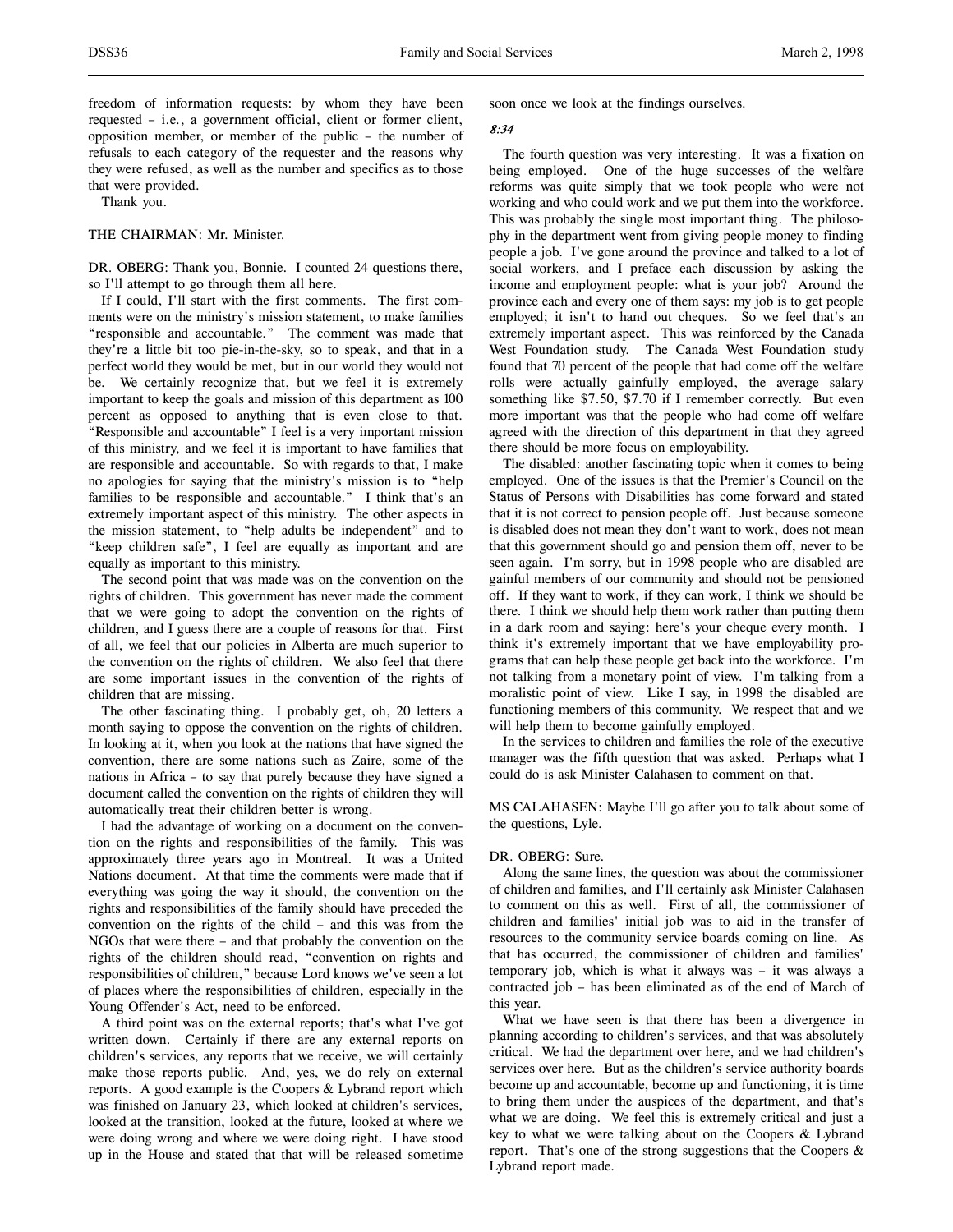The transition team leader, the time integration, and the programs affected: again, I'll ask Minister Calahasen to comment on that.

The funding model, as I have always stated, will be up and running before April 1, when the first authority receives its official authority, which will be Calgary. So we are tentatively taking the funding model to SPC on March 9, and I am hoping it will be made public within the next week or 10 days after that.

Fetal alcohol syndrome. I'm glad you asked that one. The first question on fetal alcohol syndrome is: what other ministries are involved? Fetal alcohol syndrome is something that Family and Social Services is taking the lead on, but we have had discussions with Health; we've had discussions with Education, Justice, and especially AADAC. This will be an effort that will be extremely professionally done, because programs that are nonprofessionally done will not get results. What I mean by "professionally" is that I don't mean privately done. What I mean is that this is going to be an extremely good program. It's going to target, as I've stated publicly, the prevention of FAS. It's going to target the identification of existing FAS/FAE children. The third point is that it will target the treatment, because quite frankly the treatment of FAS/FAE children is somewhat falling behind what has been done before.

The other question that was asked was on Olivia Calf Robe. Is this a direct result of the Olivia Calf Robe death? First of all, the Olivia Calf Robe death was an extremely tragic death. At the investigation we did on this death, we found that there were some problems with some of the personnel involved. The personnel that had those problems have now been removed from the department. This FAS initiative was not a direct result of the Olivia Calf Robe investigation.

As the hon. member knows, in October of this year the Supreme Court of Canada came down and ruled on a glue sniffing case from Manitoba. What had happened in that case is that a pregnant woman was chronically glue sniffing. The Supreme Court of Manitoba ruled that the department of social services in Manitoba did have the right to go in and cause this lady to be incarcerated and treated for her glue sniffing habit. Consequently, what happened is that this was appealed to the Supreme Court of Canada, and the Supreme Court of Canada overturned this ruling with a strong wording in its decision that all provinces should look at fetal alcohol syndrome and come up with some way to prevent it, some way to treat it. Interestingly enough, in that case, since that lady had stopped sniffing glue, her child was a normally born child. There was no evidence of FAS or any other consequence from the glue sniffing. She went on and became married, and the last word I had is that she was living a healthy, normal life, and this was after having had two previously affected children. So as I stated on Friday in Taber, it would be morally and ethically wrong for this government not to do something on fetal alcohol syndrome when the Supreme Court has given us that direction. For us to hide our heads in the sand would be absolutely wrong.

Page 203, 3.2.7, the residential care: what is happening with regards to that? As you can see, the budget was \$53 million. The actual amount was \$63 million that was spent. What happens with residential care: we attempt to place the children in the most homelike setting possible. The approach is not only better for the child but is usually a lower cost option. In 1997-98 we had a lot of instances where the children were actually put in residential care. We predict that we will not be seeing that high a level coming up. We predict that the caseloads in that particular area, with the residential care, will not be as high in 1998-1999.

On page 212 the performance measure is to stay abuse free, and the question was raised: why don't you put the number of children

who are abused as opposed to the ones that are staying abuse free? I guess this is a basic difference in principle. I'll say the same thing that I said in the Legislature. To determine the number that are abused or neglected while receiving child protection services, you quite simply subtract 100 minus 98.5. We want a positive performance indicator. We want to show people what is actually happening. The target is 100 percent, and this is just common sense. We do not want any children suffering abuse or neglect while receiving child protection services from this department and this government. We are working hard to ensure that that happens. Quite frankly, what you've seen is an increase from 97 percent in '93-94 to 98.5 percent in '96-97, an increase of 1 and a half percent. We still have another 1 and a half percent to go. We are trying extremely hard, and I feel it is extremely important to have a positive target as opposed to a negative target. The other option would be to have a target of zero percent and that would have us at 1.5 percent. I think we're talking semantics. It's our belief that it is much better to have a positive performance indicator rather than a negative.

### 8:44

The day care centres was the next question, which was a breakdown of centres failing to meet the initiative. We had just last year – and you notice that there has been a significant improvement – put in a much better monitoring system for day cares, and we saw a lot of the day cares go down when we were monitoring them better. Again 80 percent is something that, quite frankly, is not acceptable. That's why our target is 90 percent, 95 percent and ultimately 100 percent of all day care centres meeting critical government standards.

I must say, though, in the percentage of day cares, that to say that there are children in day cares that are being abused, not receiving the proper care is not correct. We hold our day care standards extremely high, and we feel that the day care centres must follow these standards. However, as you can see by the numbers, there still are 20 percent of the day cares that do not. We are working hard to monitor these day cares. We're monitoring any centre that has shown they are not following these standards. We monitor them much closer than day care centres that do monitor these standards, that do follow all government standards. We presently have 30 percent not-for-profit day care centres and 70 percent for-profit day care centres. We feel it's an extremely important role of this government to monitor them and police, so to speak, the standards we have put forward on this.

The family maintenance information system. This is something that we have put in extra dollars for in the supplementary estimates this year. We really feel that this will help track the people who do not receive family maintenance cheques. Again, we feel that this is extremely important. As you know, Madam Chairman, there are a lot of people who do not receive the family maintenance payments on time, or period. We feel that with this information system we will be much more able to track who is responsible, what we can do with this, and ensure that they are enforced.

THE CHAIRMAN: You have one more minute left of this 20 minute block.

#### DR. OBERG: Okay.

The transition to regional authorities. Actually, Pearl, I guess you can probably do it on the next block.

MS CALAHASEN: Sure. I can do that, yes.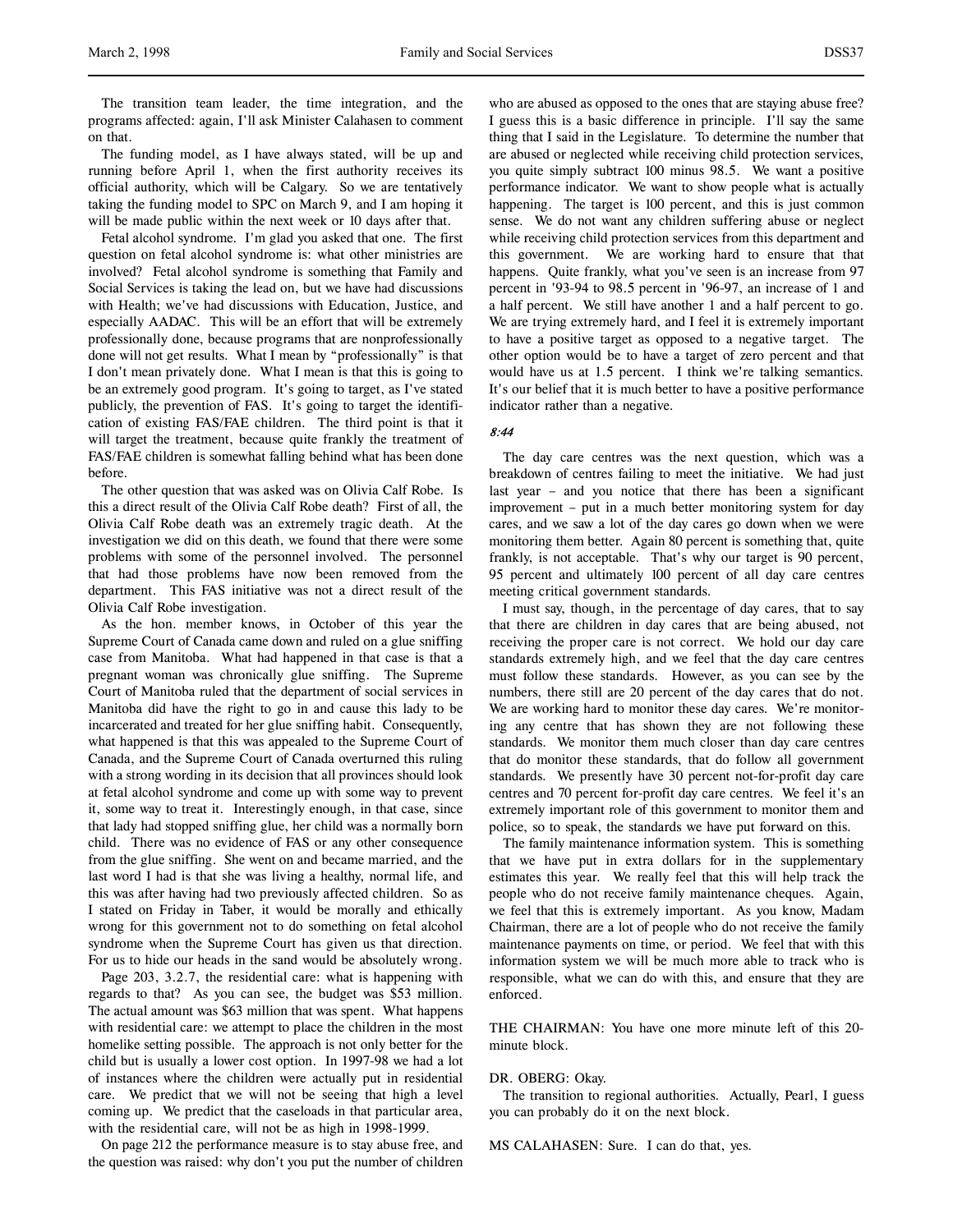Madam Chairman, I have about another six or seven questions that I would be pleased to comment on in the next 20 minutes.

THE CHAIRMAN: Is it all right for Ms Calahasen to go ahead with hers very quickly?

MS OLSEN: I guess my comment would be that for any questions that aren't answered now, maybe you could do in writing.

DR. OBERG: Absolutely.

MS OLSEN: That would expedite it, and we all get an opportunity. I've got tons of questions for you, so that would be helpful.

THE CHAIRMAN: So Ms Calahasen should reply in writing then. Is that what you wish?

MS CALAHASEN: That's fine.

MS OLSEN: Yeah. That would be all right.

THE CHAIRMAN: Okay. All right.

MS OLSEN: It's not that we don't want you to speak. We just want to make sure we get everything out, and then that would be satisfactory for us. Thank you.

I just want to run through a few notes I've made here in response to some of the minister's answers. If you turn to page 254, the first question I would like to ask under regulatory reform is that . . .

### DR. OBERG: You said 254?

MS OLSEN: Yeah. In the Agenda for Opportunity. You talk about public consultation in terms of the Regulatory Reform Task Force and say that only a couple of exceptions exist where public consultation needs to occur. So I'm just wondering what those specific regulations are and where you would include the public and consult with the public.

I'm wondering what the specific issues are that are missing from the convention on the rights of the child that prevent this government from being a signatory to that particular convention.

Under the performance measures the minister talks about the "percentage of children who stay free from abuse or neglect while receiving child protection." It relates to keeping children safe. Is this targeted as a whole, where child protection orders are in the home, in foster care? Is there any difference in how you are keeping track of those?

We know that we're moving towards a funding model and the regionalization is going to happen and has been expedited, but there's been no test and pilot of the model. So I'm wondering how we know we're going to be successful applying this funding model when we haven't put a pilot in place, a regional pilot, a pilot for different areas because there are different needs in different areas.

Down to the day cares "meeting critical government standards." I just have a few questions there. We've already reduced the cap on positions available to any one day care entity, and I have some concerns about that in relation to safety and the . . .

DR. OBERG: We increased the cap.

MS OLSEN: Increased. Right. From 500 to – well, I don't know if you've just left it open. So I'm wondering in relation to that what the staff-to-child ratio is going to be. You've reduced the staff-to-child ratio for after school. What was that predicated on? What is the anticipated saving from the removal of the day care operating allowance? There's been some discussion that the numbers are a \$4 million saving, a \$30 million saving, a \$50 million saving. What is the anticipated saving?

8:54

When I look back at the report that was done by CAFRA, they talk about having in 13 percent of two-parent families one of those members of the family staying home as opposed to paying the increased fees. That results in about a \$24,000 a year loss to the family and also a loss to the Alberta tax base. If you took that 13 percent and based it on the average individual income of \$24,000, that's a \$39 million loss overall each year to the Alberta tax base and to the economy. So you may be saving \$4 million in this particular program but the overall savings doesn't pan out. I just have some concerns about that. Also, has consideration ever been given to adopting the CAFRA standards? They seem to be a little more extensive than what exists now for day cares.

Back to the fetal alcohol report and the Olivia Calf Robe report. The Fatality Inquiries Act requires that upon request a copy of that inquiry be sent out to the parents. Under the act when a parent requests to receive this report, that is supposed to be sent out to them. To this date I know that the report went out to the father at Siksika. However, the mother did not receive it, nor did the sisters, who were intervenors in this particular case. So I'm just wondering where the breakdown was.

It just seems like this entire issue with Olivia Calf Robe has been very abysmal. Indeed, it was only due to some checking recently by myself and another person that the foster mother of the two sisters of Olivia Calf Robe finally received that report. That was sent out not through the Department of Justice or the department of social services. They have some great concerns about that. They've never seen that report. So that to me is just a further breakdown. I'm wondering: what are the steps that are taken to ensure that happens? Those discussions for that family to receive that report were done in court in front of the judge. It was specifically requested that they all receive a copy of it, and that wasn't done. So I'm just wondering if you can sort of enlighten us. At what point and how long after do these families receive their reports.

Going down to the proportion of employment initiative graduates not receiving welfare benefits for 12 months, on page 255, I'm just wondering how you anticipate getting more clients jobready and what strategies you have in place for that.

Going down to the duration of welfare for clients expected to work, what happens if they aren't working? What action does the department take? How do we know that welfare clients are becoming independent? How do we know they haven't moved to another province? What's the tracking process? It's been a month now. When can we expect the Coopers & Lybrand report so the rest of us can see what's going on, especially with expediting the redesign and getting those boards in place? It would be great to see this report.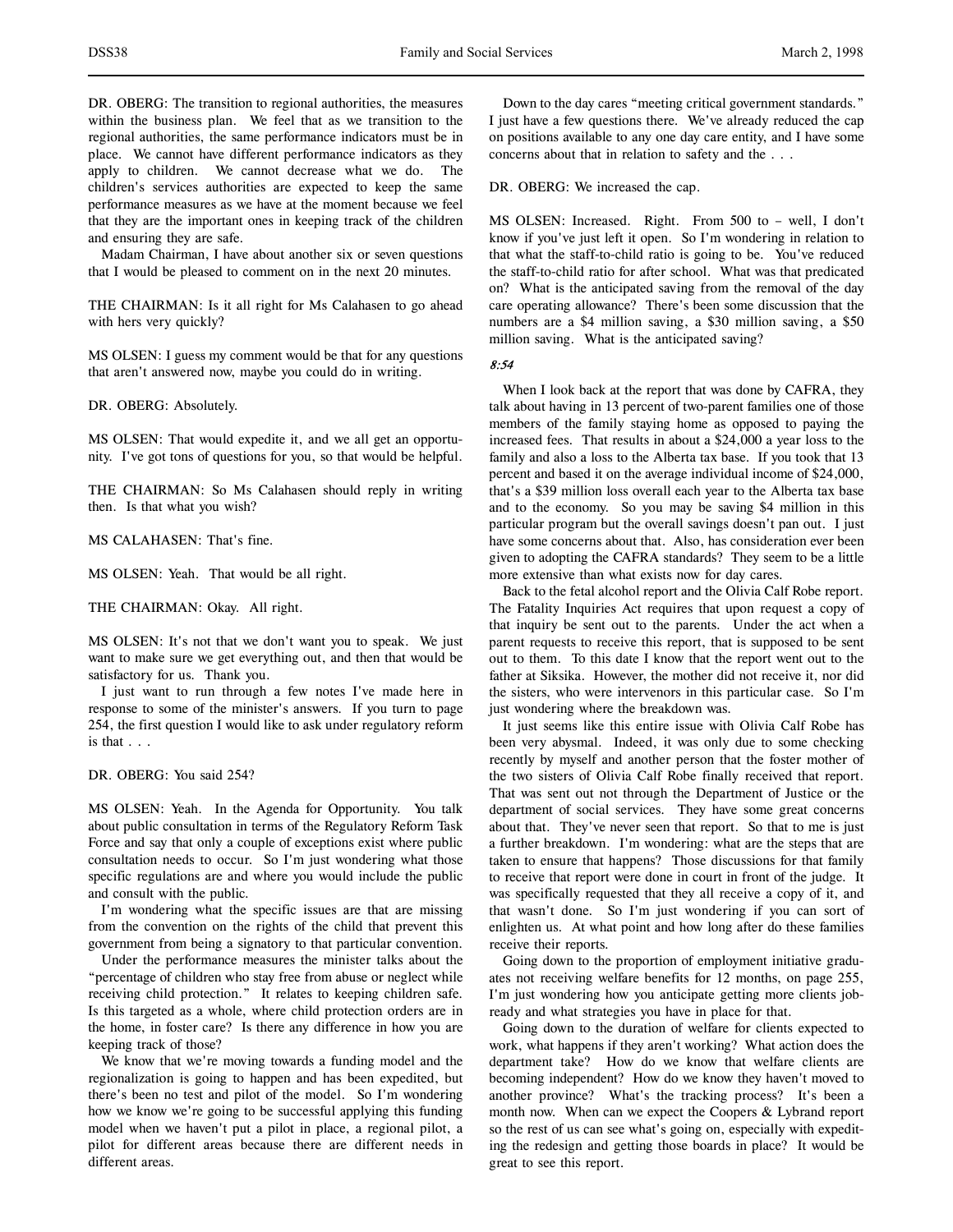I want to move now to the actual programs. I'll talk about program 2, income support to individuals and families. I'm just going to rattle through these, Lyle.

DR. OBERG: Sure. I guess we'll get it in *Hansard* and get back to you.

MS OLSEN: Yeah. Sure. Okay. At 2.1.1, program support, is the decrease in this budget line due to decreased caseloads? What is the estimated caseload for this year. What is the expected decline? Supports for independence, the same. Is there a decrease expected in caseloads? What is the estimated caseload for this year?

Vote 2.2.2 is maintenance and recovery. What is the outstanding amount of arrears the government is pursuing? What has been the success rate to date? What percentage of the dollars recovered is paid to the government, and what percentage is paid to the client?

Vote 2.2.3, supplement to earnings. The Auditor General in last year's report stated that a review of this program needed to be done. What departmental review was done? How many files were reviewed? Did the files contain suitable information on plans to further the clients' independence? What is the current caseload for this program? With a stated government policy of moving clients off social assistance and into the workforce, does the government not estimate that the number of clients qualifying will increase? Why does the budget not reflect this then?

Employment and training support. How many clients receive services through this particular line item? Has there been a decrease or an increase, and how do you explain the drop in the number of people requiring this service due to the above argument that you use? Is it simply because of an overall drop in the number of clients?

Employment initiatives. How many clients receive service through this particular program? Has there been an increase or a decrease? What programs are offered through this, and how do they differ from employment and training support?

Shelters for homeless adults. Another note in the paper today: Calgary's having some more problems in relation to mental health issues and placements for mental health patients, who end up actually being the large number of people who are homeless. You've forecast to overspend by \$3.15 million, but the estimate remains the same as last year. Can you explain this? Mr. Minister, you recognized the urgent need in this area by allocating \$100,000 to Calgary in January. We've been fortunate that the weather's been on our side, but with this recognition of a need in this area, it doesn't seem to be evident in the budget. There is no increase. What percentage of persons that access shelters for the homeless are men, are women, are children? What percentage of these are receiving social assistance, are past social services recipients, are unemployed with no income, or are employed?

Child health benefits, 2.2.8, the federal increase since the national child benefit was announced just recently. What savings from assistance payments does the minister estimate will result? What savings will be realized through SFI, and what savings will be realized through AISH? Will we see this change reflected in the dollars contributed to the program for next year? It seems that there's a punitive policy of blocking any gains for families on assistance. Would you consider changing that policy?

DR. OBERG: There's a what, Sue? Could you just repeat that, please?

MS OLSEN: A punitive policy in relation to any gains for

families. We're not allowing families to make any more money on assistance. We're leaving the level where it's at. In relation to AISH families I think it would be the right thing to do to increase the funding to some degree in relation to AISH dollars. Is it possible for the minister to afford to allow social assistance recipients to realize a small dollar benefit now that the federal government has increased its contribution?

Moving down to benefits for people not expected to work, 2.3.3, AISH. What is the expected caseload increase for AISH, and why are AISH caseloads increasing? What percentage of AISH recipients are transferred from SFI?

Moving down to program 3, services for children and families. The Calgary Rockyview Child and Family Services Authority Board has \$150,000. Where is that money coming from? What particular other program area is that money coming from? Will all the money for the new authorities be transferred from the same area for the remainder of the fiscal year?

At 3.1.1, program support, the expenditure forecast is \$206,000 higher than last year's estimates, yet this line has been reduced further. What exactly is program support for? What exactly is it covering?

### 9:04

Office of the commissioner for children's services, 3.1.2. This area has been reduced significantly, and this brings up a number of questions. Again, where is the funding model? Were these estimates developed using the funding model proposed? I guess that's a concern. If the funding model is not in place, how do you determine what the moneys are that are required from each authority? If it's not, will the estimates be adjusted when the funding model is finalized, and upon finalization will the minister please share the allocations for each region? Would it be possible for the minister to share with us the submissions received regarding the funding model and the standards in monitoring as well? Who will staff of the commissioner's office be reporting to when the commissioner's contract expires? When do the staff contracts in the six regions expire? What will their role be in the transition phase, and how does this relate to the transition committee?

Community services planning, 3.1.3. What exactly falls under community services planning? What staff, what programs, and how do they fit into the transition process?

Just moving on to children and family services, could the minister provide like last year a breakdown of the FTEs in each program and, in addition, a breakdown of the qualifications of child welfare workers, if the minister has the information available? It would also be useful to have a breakdown of the qualifications of staff in contract agencies providing children's services. In relation to the increase for contract services that just occurred for outside of the government, I'm just wondering what particular line item that is coming from. I see that intake and investigations have increased, and I'm just wondering what the rationale is behind that.

In-home family support. I have some concerns about in-home family support. Sometimes children should be in secure custody because they're very difficult to handle at home, and then we end up putting them one on one in-home. That doesn't work out, and it's known within a few hours it doesn't work out. Then we end up with the child back on the street or doing whatever the child chooses to do until the child comes to the attention of the police or another agency again. What number of families receive help through this program? How many families have had their children apprehended at some point and then returned with support? What is the cost per family and per child? How many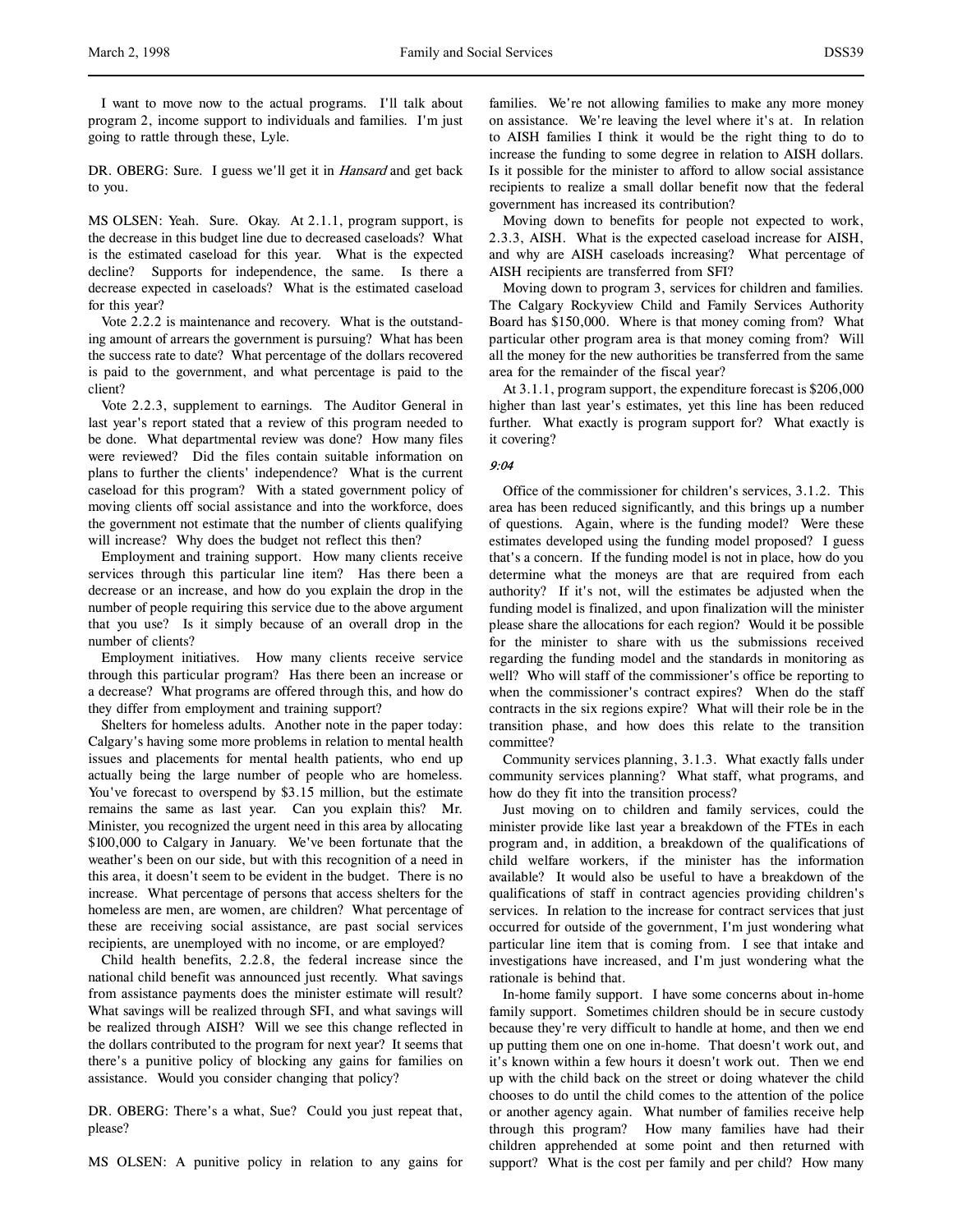of these children who are returned with in-home support have been in secure custody and then returned?

Adoptions. There's a small increase in adoptions. What profits do search agencies realize in doing a search for an adoptee or a birth parent? What is the average per request, and what is the lump sum total profit?

Foster care: we've seen an increase there. I guess I have a couple of questions. Could the minister provide us with a detailed budget for this area? What is spent on recruiting foster families? What is spent on training? What is spent on support to families? Is there anything spent on respite care, and how many staff work in this area? What are their roles and responsibilities? What is their training? What is the breakdown of the number of foster families and their skill qualifications, the number of children requiring foster care and a level of care determined they need, and the breakdown of placements matching the skills of the family to the needs of the child?

A couple of other questions. Where indeed is this government at in relation to the gay foster parenting concern? What policies have changed? Are there any written directives, written policies as of yet, or are they word of mouth? What can we expect around the corner here from this government on the position it's taken already?

Also, in relation to foster parents, I would like to know what this process is, so if you could clarify that for me. I've had recently an aboriginal family who lost their foster children, whom they'd had for nine years. Those foster children since October have been in four different foster homes, and it was due to an allegation. The allegation was not substantiated, and the police have no interest in this family. Yet this department wants to pursue this with the family, and they want to ensure that the family goes to mediation and that they'll come out with some conditional agreement. If these claims have not been substantiated, then my concern is that we risk losing good foster parents. Once the police have no interest in pursuing alleged child abuse or neglect, then where is the department with that? I have some serious concerns around that, given the bureaucracy and the fact that this particular family is told that they now have to pay half if they want any say in an assessment before they can again take on foster children. They've had to get a lawyer; they've had to pay out of pocket. So maybe we could get some answers to that.

THE CHAIRMAN: That concludes the opposition's first hour. Now it's the government members' first hour. Any people with questions?

Mr. Cao.

MR. CAO: Thank you, Madam Chairman. First of all, I commend the two ministers and their staff for putting together an excellent business plan. It shows that the government has the accountability and strategy to handle our tax dollars, which is a very appropriate program here.

My questions regarding some of the items in detail. If you look at item 1.0.5, it shows that the budget of the deputy minister of children's programs has been reduced from \$1.3 million to about \$960,000. That is about \$400,000. Does this have anything to do with the new regional authorities coming onstream?

Related to that, I also look at 1.0.6. The assistant deputy minister's office, adults' programs, is looking at an increase in budget next year. What is the increase intended to fund? Another question relating to that too is from 1.0.1 through 1.0.4. These are small increases, but the concern, I could say, is that small steps could add up to quite a big thing. These are the small increases in the four budget items under ministry support services

that relate to the two ministers, the deputy ministers, and the standing policy committee. I wonder what these increases relate to.

Also, I look at element 3.1 in detail. The budget in program 3.1, program support, services for children and families, is going down by about \$4 million from 1996-97. My question is: are these staff cuts, or what is happening there? Also, money is moving to 3.3.1. I wonder whether the \$1 million will be the maximum administrative spending, or could the authority's costs grow beyond this amount?

Element 3.2.9. Spending on the early intervention program is dropping down to \$17 million from \$19.5 million. Now, how will this reduction be managed?

I think I'm probably concise enough on those points. To sum it up, I think the excellent business plan here gives me confidence that we are doing the right things and we are just heading in the right direction.

Thank you.

# 9:14

DR. OBERG: Thanks, Wayne. If I could very quickly answer some of them. You mentioned – and this is what Sue or Linda actually mentioned as well – the increases at 1.0.1, 1.0.2, 1.0.3, and 1.0.4. What those increases are due to is the wage increases. So actually the budgetary apart from wages is exactly the same, but because of the recent settlements and potential settlements, we have seen the salaries go up. That's why the budgeted number goes up as well.

The other issue that you brought up was on program 3. You talked about EIP, and perhaps I can leave that to Minister Calahasen to quickly go over.

The other thing you had talked about was the million dollar assistance from regional authorities on the administrative funding. They can grow on this. We're hoping to keep the administrative costs in the children's service authorities down to exactly what the number is at the moment. What we're looking at is actually a 2.6 percent figure, which is what the authorities are working on right now. What we're attempting to do is allocate the resources appropriately, and what I mean by the term "appropriately" is that some of the smaller regions have a critical mass, so to speak, when it comes to administration. Some of the larger regions have an economy of scale, and what we will do is try and marry that, come up with the best way, keeping within the 2.6 percent cap.

I think you had some questions to Pearl as well.

MS CALAHASEN: If I may, Madam Chairman, I'd like to answer some of the questions.

When we're talking about 3.3.1 and 3.1 elements, Wayne, you were talking about the program services and how the money is going down and whether or not there are staff cuts. I think one of the things when you're looking at it is that the reduced budget in these areas actually reflects the progress toward implementation of the various child and family services authorities. As you realize, region 4 has been one of those. We're planning that within the next month or so we should be able to start seeing the rest being appointed, and eventually the phaseout of the commissioner's office will occur as we move towards the children's services authorities. So that money will flow to them rather than staying in an administrative capacity in the department. So I think when we're looking at the savings that show up, \$1 million has been reallocated to cover the '98-99 cost of authority operations. I think this is really important as we move towards regional authorities assuming control and responsibility.

The other one that you were talking about is 3.2.9. You were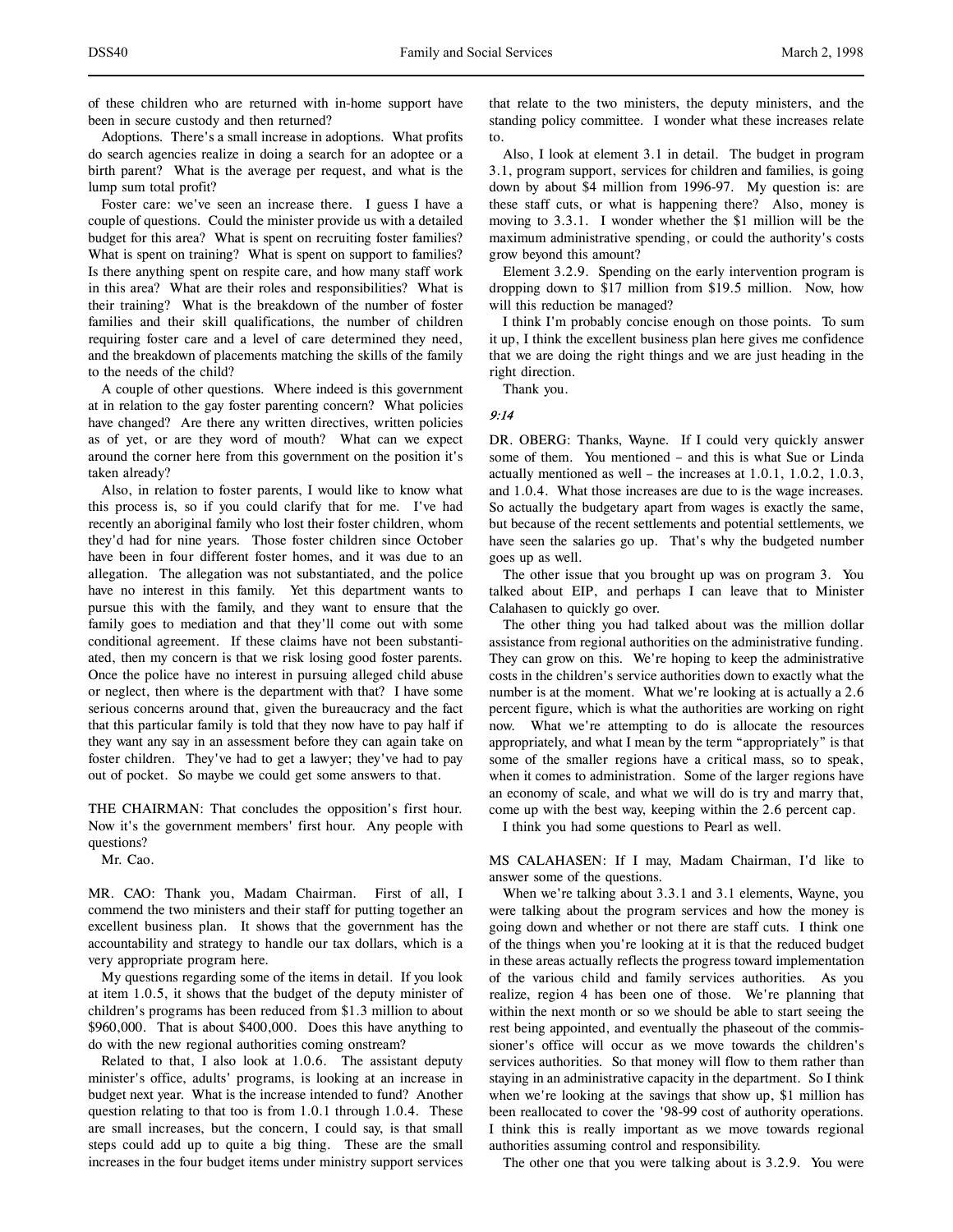talking about the early intervention program and its dropping to \$17 million. Actually, what we did was we had certain amounts that were allocated for the first three years. In the first three years there was \$50 million allocated. I think there was \$10 million, \$20 million and \$20 million, and in the first year we didn't even use the \$10 million. We only used a very small amount. In fact, I think it was in the \$900,000 range. In the second year we only went up – I think it was to \$13 million. In the third year we were up to \$17 million to \$19 million. So this year we're very lucky to have had \$17 million given to us to be able to continue to work towards early intervention programs. Those will be assessed based on the outcomes as to what they've been able to do to be able to see what it is that we're wanting to accomplish as we move towards regional authorities. I think that's really an important perspective when we're looking at that specific area.

Madam Chairman, I don't know if you want me to address some of the concerns and issues that have been brought by previous speakers, but if I may, I would like to do that.

### THE CHAIRMAN: Perhaps a few minutes.

MS CALAHASEN: Okay, when we're talking about mission statements – and I think this is a really important question. The mission statement that we have says, "Help families to be responsible and accountable" as the beginning. One of those areas is probably the basis of what regional authorities have been going towards to be able to look at what needs to be done to help families and children. I think that sort of sets the stage in terms of what it is that we are intending to do with the regional authorities as we move to community-based services.

The outcomes and the goals. There was a question as to when are we going to tell us. I think what we have to know is that the outcomes and the goals are going to be rewritten with community partners in '98-99. I think it's a real important part to be able to look at that. When we're talking about community-based, it means they have to be involved in this whole prospect too.

Maybe I'll continue on as we go.

### THE CHAIRMAN: Thank you.

MS KRYCZKA: I just had questions regarding a couple of programs, Mr. Minister. On page 204, program 4, overall spending in the services to persons with developmental disabilities will go up by \$14 million to total about \$265 million. My first question is: what is driving these costs? A supplementary question to that has to do with line 4.0.3, the Michener Centre. The budget was going down in previous years. I understood that people were moving out to the community. We were talking about that just the other day in long-term care review. Why is this spending now going up? I see just \$1 million. A supplementary: what is the budget for Assistance to Persons with Developmental Disabilities Provincial Board. It looks like almost \$1.5 million. What is that intended to cover?

I had another question on another page, another program. Would you like me to ask that first? Carry on? Page 206, 6.0.2, under family and community support services, overall a \$5 million increase. How do you plan to use the new money? Then my supplementary: despite the overall increase, will any existing municipalities lose funding? The second supplementary is: how does the new allocation formula work?

That's all I have to ask this morning. Thank you.

DR. OBERG: Thank you. Perhaps if I could take a stab at those.

The \$265 million: what we're seeing in persons with developmental disabilities is twofold. First of all, we're seeing individual case costs going up. What you're seeing is that the actual cost of a lot of the medical devices, so to speak, has increased quite significantly. Second of all, we actually are seeing an increase in caseload also. That's what is resulting in the increase of close to \$15 million, actually \$20 million when it comes to the budget from last year.

### 9:24

The Michener Centre costs are going up for much the same reason. We're seeing an increase in salaries. We're seeing an increase in the actual costs of running the facility. The clients are still moving out. We're expecting the population to go down. What is happening is things are getting old there – they aren't quite as efficient as they used to be – salaries are going up, just the overall costs, which are leading to the Michener Centre costs going up.

Your third question, Karen, was on the FCSS funding, what we are planning to do with the \$5 million. First of all, when you looked at the FCSS program, there had really been no change in this program for probably the last 20 years. They were done on 20-year-old populations. One of the issues, as you know, is that over the past 20 years in Alberta there's been a huge change in where the population is. We have moved a lot from rural to urban, and the population redistribution has occurred. Unfortunately, the FCSS funding did not look into that. What this \$5 million will do is change to a new funding formula that the FCSS groups wanted to put in. It's funded on the basis of median income, and that is what that group came back to us with, and we think it's going to be good. There will be no losers. That's one of the really important aspects of this formula, that there will be no losers. Some of the municipalities – Calgary is a good example. I believe it goes up 2 and a half million dollars with regard to this. This is purely a function of population moving into Calgary from the rural areas. The other thing the \$5 million does is bring 10 new municipalities into this. So this is something that has been looked upon very favourably by the municipalities.

## THE CHAIRMAN: Thank you.

There being no further government members who wish to pose questions, we'd now revert to the second hour for the opposition.

The minister has indicated he would like to answer a few of Ms Olsen's questions before going on to the next speaker. Okay.

MRS. SLOAN: May we restrict that to a certain period of time?

DR. OBERG: Sue asked me about 9,000 questions.

THE CHAIRMAN: The maximum would be 20 minutes, but I'm sure he won't take a full 20 minutes.

DR. OBERG: Yeah, I'll try and talk fast. Perhaps what I could do is ask the hon. minister to answer some of the questions first.

MS CALAHASEN: Thank you very much, Mr. Minister. I really appreciate this. There are a lot of questions that were asked relative to the transition and what's happening to children's services. One of the questions I was asked was on the transition, that there was not explicit information available. I want to be able to answer that, what has been happening in the past while, because it's an important part.

The transition planning has been going on for a long time now. Ever since we started working with children's services and the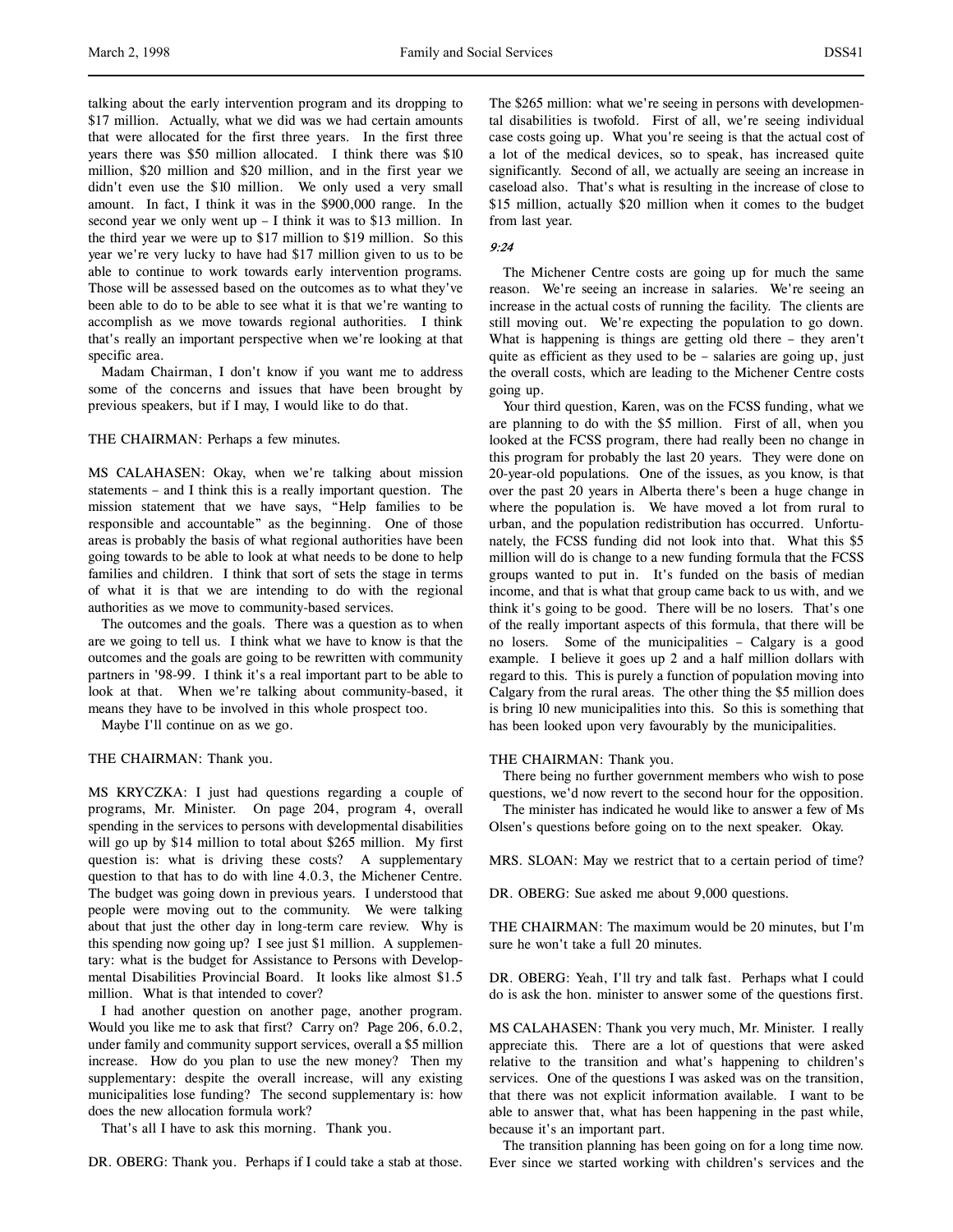steering committees, they've been planning in terms of what they want to take over and how it's going to be done and have really worked very hard and diligently to be able to do this. We've been actually putting a lot of transitional matters, including the sequence of timing of the transfer of responsibilities and resources from the department – we've also looked at a transition plan that was to be jointly developed by the authority and operation staff of the department to ensure that community-based delivery is implemented in an orderly fashion and that children and families are assured of continuity in services. I think this is an important perspective as we begin to look at some of the things that have been questioned by both of you today and otherwise.

When we talk about a number of the other areas where transition has been working, we've been looking at staff transition. What do we have to do with staff? The repositioning of the department. What do we need to do to be able to ensure that whatever happens, there is a structure to be able to look at what we're doing? Regional transition: certainly for those regional operations planning staff has begun and the services and supports have been looked at to see how it can be done.

The funding transition was another issue, and I think this is an important perspective as we move forward. We get a lot of questions on the funding, and this is one area where we really want to ensure that the community at large has been involved in any consultation that has occurred relative to what we need to ensure that the funding will be available.

When we're looking at community board development, there's been significant work that we've been doing with boards and specific to the steering committees to look at the development of boards and how we're going to make sure they assume their responsibility.

There are still many issues that need to be looked at. We've got some 46 issues and activities that have to be taken care of, that must be completed prior to the move to community-based delivery. We feel we're in a pretty strong position to be able to ensure that whatever happens, they're going to be ready to take this on.

The steering committees have certainly been involved in all aspects to ensure that whatever is going to occur in the community is going to be good. The transition team members that we've been working with – Paula Tyler has been our chair. We've got a lot of really great people from the department and the Council of Regions representation as well as our deputy minister, who has been involved in the transition.

I know it's going to take a long time to be able to get some of these going, but our region 4 has already started the process. They are our first ones, and we're finding that everything that has been planned to date has really served well and effectively for the communities. We know that as we move forward, it's going to continue to even be better.

When they were talking about team leaders, the team leaders are definitely Paula and Dave Steeves – and we've been working in that area to ensure that whatever is going to happen will continue – as well as John Lackey, who is our commissioner. He's been working very hard with the steering committees to ensure that whatever we do is going to be the best that's possible.

There were some questions relative to the departments involved in integration. We have five ministries that are our partners under our children's services initiative: Health, Education, Justice, AADAC or Community Development, and of course Family and Social Services. We are trying to ensure that whatever happens, the integration occurs. In a few areas we've been able to do that by our involvement in the business planning process. As each department brings forward its business plan, we've been there to

ensure that they outline the goals and activities and strategies and outcomes to ensure that whatever occurs, we have a portion of the children's services to ensure that this smooth and effective transition occurs and that integration continues to occur.

One of the other areas that I think is really important – and I congratulate my colleague the Family and Social Services minister – is the FAS and FAE. That definitely is going to be one that crosses all the different areas. It includes Health, it includes Justice, it includes Education, it includes AADAC, and it includes Family and Social Services. That one sort of attracts all areas and all departments.

The other one, of course, is child prostitution. That's exactly the same kind of area, and I again congratulate my colleague in that respect because he's brought that forward as one of the ones that could be dealt with as an integrated matter.

[Mr. Cardinal in the chair]

 The other one, of course, is children's mental health, which is another issue that crosses all borders, and we have to be able to deal with that from a child's perspective.

There were questions relative to the funding model. The funding model has gone out for consultation. We've received the information, and we are now going to be able to ensure that whatever happens, we are listening to the people who have brought forward those concerns and their concerns to address the issues that have been identified.

The standards model is still out there. It's not completed yet. We are still requesting information from people, and once it comes through, I'll definitely provide that information for the members.

### THE ACTING CHAIRMAN: Thank you, Pearl.

Lyle, I believe you have some answers.

DR. OBERG: Sure. Thanks Mike. If I can, what I'll do is just very briefly touch on a few of the questions that you put forward, Sue, and the rest of them can be picked up in *Hansard*. I think that would probably be the best way to do this.

You had mentioned the convention on the rights of the child, and we will get back to you with our rationale on that. I touch on that with Linda's questions as well.

Day care, the increased cap to 500. What we have decided is that if there is a good day care that is providing good day care capabilities to people, they should not be limited by the number they can have, purely by some arbitrary number that is brought out. We have decreased the cap. We feel that we have control enough over these agencies by our inspection powers, by our powers to go in and ensure that they are operating in a good way. The other thing to keep in mind is that what we're probably talking about in relation to this are the for-profit day care agencies. Presently 70 percent of the day cares are for-profit; 30 percent are not-for-profit. We feel that if there is, in the worst case scenarios, a price setting or a price-fixing because there is one agency that is doing it all, there is ample room for not-forprofit day cares to come into the fold.

### 9:34

The anticipated savings in day care. The anticipated savings this year is zero. The anticipated savings next year is \$4.4 million. The *Edmonton Journal* in its ultimate wisdom managed to screw that one up totally, but that is what the anticipated savings are.

The other thing I must comment on is the individual day care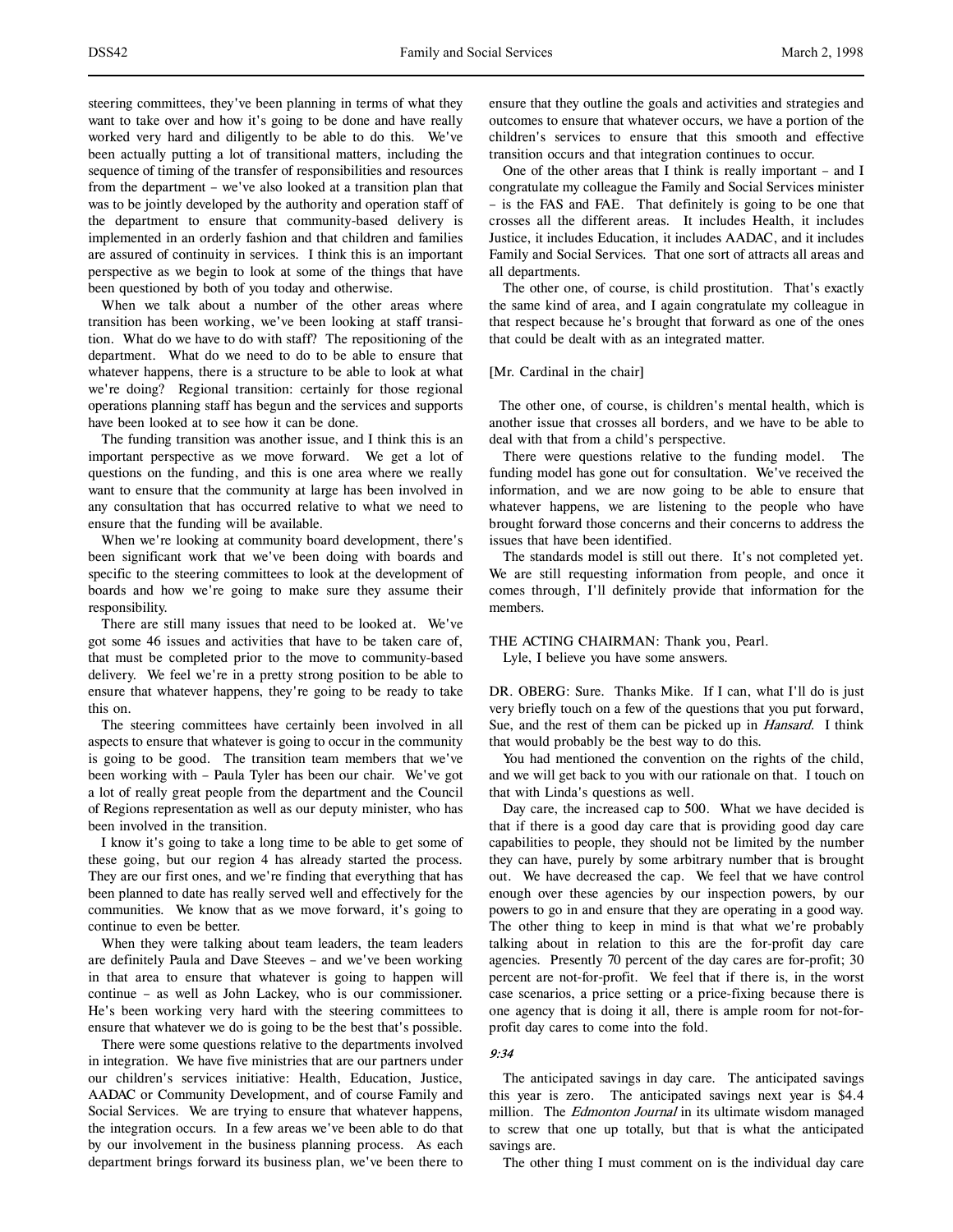costs. It is important to note that some of these day cares, all things being equal, all funding being equal, should actually be decreasing the amount they're charging their clients. We have an example in Brooks where the actual increase should be \$4 per month, yet what they have done is increase the day care rate \$70 per month retroactive to January 1, despite the fact that this program is not coming in until April 1. Everything else being equal, as I say, it should be \$4. I had an extensive conversation with the owner/operator of the day care and talked to her about this, but the bottom line is that she is using the government change in regulations as an excuse to increase the amount per month. I'm not saying that the increase wasn't justified, because quite frankly the owner/operator was making absolutely zero on her day care. However, to do it on the back of the government and the change in regulation without being up front with it, I believe is wrong.

#### [Mrs. Laing in the chair]

The CAFRA standards. Certainly we will take a look at them, Sue, and if there are any there that we feel we can adopt, we certainly will. I must say that the same people lobbying against our changes in regulation are also lobbying against the CAFRA regulations. The CAFRA regulations are a higher form of regulations in day care than what we presently have. A lot of the private, for-profit day cares are lobbying against getting these brought in.

The Olivia Calf Robe case. First of all, I must remind the hon. members here that this was a case in 1995. That often isn't brought out. This was a case that quite frankly – and the hon. member has brought out some issues with it – was mishandled. There are probably two or three different areas where this could have been handled better. What we did is we took a look at this. The people involved were dismissed where there was obvious incompetence, and we will ensure that this never happens again. There were some issues such as this lady – as she was  $17$  years old, I believe – was taken and put in a foster home without any information being given to the foster parent first. Quite frankly, that is inexcusable, and as minister I will not tolerate that happening.

The issue about the information. I will certainly take that as a request and talk to the Department of Justice and find out why this didn't occur, especially when it was court ordered. As you know, the medical examiner's office falls under the Department of Justice, and it is their responsibility to release these reports and get them out. I'll certainly find out what the issues were around that case for you, Sue.

The strategies for job readiness. We feel that this is one of the most important aspects of this department, and we are certainly moving in that direction. We work with Advanced Education and Career Development very closely to get the people that are on welfare out into the workforce. We try and individualize each particular case so that they can optimize their own attributes towards working.

The welfare clients, the expected-to-work clients. The question was: what tracking mechanism are we using to follow these clients? The big issue we have here, actually, is the privacy of the clients themselves. Once they are off welfare, we have no way of tracking them, and that's due to the privacy issue with the Ethics Commissioner. Absolutely in a perfect world we could follow them. Roughly, the only thing we can track is whether or not they come back onto welfare.

The Coopers & Lybrand report. It will certainly be ready, we're hoping, within the next few weeks. It's a very big report.

It brought out some issues that we need to deal with internally, and when these issues are done we will be bringing it forward.

You asked about decreasing SFI caseloads. We're budgeting \$37,000 to \$36,000. Thirty-seven thousand was the budget in '97-98; '98-99 is \$36,000.

The shelters for homeless adults. Again, a very interesting and large topic. The bottom line on this is we spend the amount of money that is needed. That's why we were \$3.1 million overspent. We're a department that has the ability, because we're very caseload dependent, to move the funds around so we can put funds into the areas that need more. Just as an aside, when we gave the \$100,000 to Calgary, which allowed them to open up the new shelter for the homeless, the head of the Calgary homeless shelters basically said they were the only city in North America that had the space so that anyone who was homeless could come to the space. That's what that hundred thousand enabled us to do. I went and inspected those facilities. I saw what was going on, and the amount of work that they do is absolutely amazing. I would recommend to any member to go down and actually see the Calgary homeless shelter and see what they're doing. It's absolutely great what they're doing. As I say, with the extra \$100,000 that was put in, they've stated that there should be no one on the street, as there is space available.

National child benefit. You talked about savings from the national child benefit. There are no savings. One of the deals, so to speak, that we signed with the federal government is that if there were any savings, any changes in the program, these funds have to go back to helping children. What we've done is we've taken the \$10.2 million which is prorated from July 1, which is why it isn't \$17.5 million, and put it into a low-income child health program. So we feel this is something that is very good as well. The other issue raised actually by the NDs the other day, which I believe is alluded to in this question, is the issue that there actually will be a savings to the province of Alberta. For example, if the fund is \$770 by the federal contributions, the provincial contribution will go down \$50. As I said, first of all we are going to keep SFI payments exactly the same. Any dollars that are freed up we're using towards the low-income child health benefit.

Another issue was the AISH caseload. We're anticipating an increase from 21,600 to 22,200. The reason for the increase in cases is something we are looking at. Quite frankly I find it extremely hard to believe that in some months we're seeing an increase of 100 people on assured income for the severely handicapped. To put that in perspective: in many months there is an increase of 100 people, 100 severely handicapped people, in Alberta. I find it very difficult, being a physician, to come to that realization, to come to that conclusion.

The Calgary children's authority. Where is the funding coming from for the administration? The money is coming from the commissioner's office that is being wound down.

Contracted agencies. Where are the funds coming from? The line items – it is integrated into children's services as well as to persons with disabilities. So, just as an example, the dollars are integrated in 3.2.3, 3.2.5, 3.2.6, 3.2.7, and 3.2.12. On the children's side of things, on the persons with disabilities equally: they are filled in there as well.

#### 9:44

The foster parenting. Sue, you brought up some specific individual issues, and if you give that to me in writing, I would be more than happy to take a look at it and find out what's happening. I can't respond on individual circumstances or individual issues, but I'd be more than happy to respond if you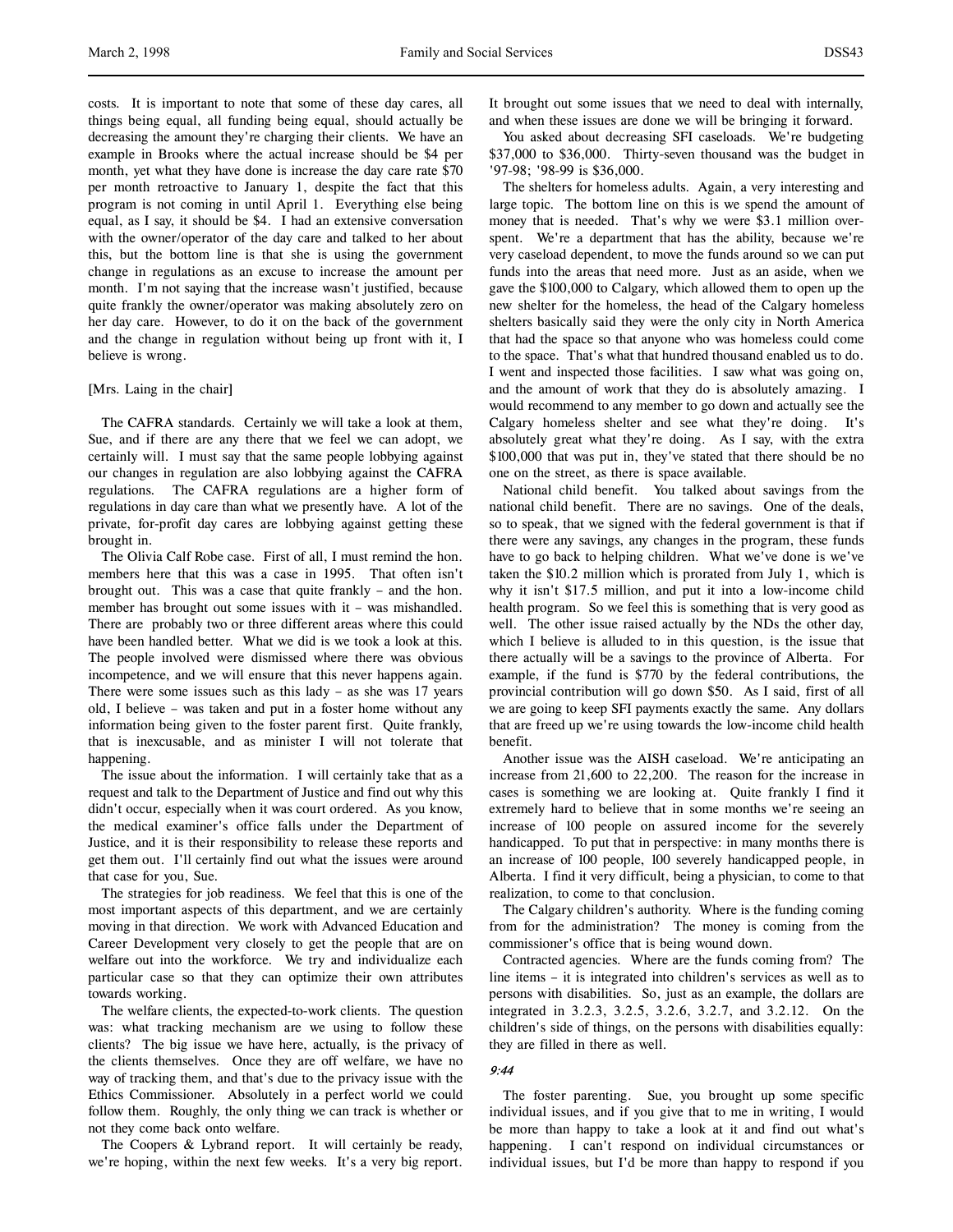write that to me.

You had a lot of other questions, specific questions that I couldn't write down fast enough. So what we will do is when Hansard comes out, we will give you all those answers as quickly as we can.

Thank you.

THE CHAIRMAN: Thank you, Mr. Minister. Next opposition member; is it Ms Leibovici?

MS LEIBOVICI: Thank you.

THE CHAIRMAN: You have 20 minutes.

MS LEIBOVICI: Okay. If I may start with some generals first and then move into the specifics. In looking at both Budget '98: Agenda for Opportunity and the government and lottery fund estimates, I find that we're still not moving towards a model of systems delivery that focuses on early intervention and prevention. What, in fact, we have is an after-the-fact system of delivery of services. If I may give the minister a suggestion, what he might want to look at is developing a branch within his department much like we see in Labour where there's a – and I was just trying to find the exact name. It's an issues development branch that looks at what some of the trends are in the field of labour, that also looks at how we can avoid labour strife within the province of Alberta as well as looking at if there are issues within the department. They get called in to help deal with those issues.

The reason I'm saying that is that I think we have a lack of a social conscience, a department that looks at the social economy and deals with the social deficit that we see within the province right now. I believe the department that it most likely would rest in is probably Family and Social Services, if you look at broadening the definition of what Family and Social Services does. What it's become is a department that delivers welfare. What it's become is a department that looks at dealing with children who are in foster care, after the fact. What it's become is a department that looks at dealing with victims of family violence as well as victims of prostitution, after the fact. I would like to see the department become much more proactive in its ability to deal with a variety of issues.

When we also look at the information and the recommendations from the Growth Summit, they were in a sense specific when it looked at what the social economy had put forward. What it did say was that the province needs to adopt an early childhood development model because, as we all know, early intervention – and as they put it, a solid development strategy to support children as they grow – is what's required.

They had some actions which I would like to draw the department's attention to because in fact they have not been addressed in the budget. The words are there, but the actions are not there. They're on page 78 if you wish to reference it within the final report of the Alberta Growth Summit. What it talks about is "nutrition must be emphasized," and there must be hot lunch programs. What it talks about is that by the year 2000 there has to be a Head Start program for children when high-risk situations develop, and it "should be available to all children by 2005." It talks about making "the services of professionals such as speech therapists, psychologists, nurses, librarians and aides available in [all] schools." It says there should be "Child Abuse/Family Violence Intervention Teams available across Alberta as soon as possible and in place by 2000." It actually says to "re-establish Day Care/after school care standards and funding." It says to "strengthen the role of the Children's Advocate to represent all

children and report to the Legislature." Interestingly enough, it also suggests that we "reduce the number of regions for children's services to six or [at least] to the number of health care regions" so that they're coterminous. There should be "two Centres of Excellence for children's services" introduced and "areas of government departments serving children [should] ensure a seamless delivery of services."

Now, when they talk about the areas of government – and I looked in the Agenda for Opportunity – it seems there's one area of government that's been left out of the government departments. That's Education. I've noticed that there is reference to becoming integrated with Advanced Education and Human Resources Development Canada. There may have been reference to Justice, but I'm sure that the minister can let me know if that's the case or not. But the areas of government that need to be integrated when we're looking at services to children are of course Health, of course Education, and of course Justice as well as Family and Social Services – and I don't see that within the document – and also to fully implement the four pillars of the redesign of children's services.

Now, when I reference back to the goals and also to the vision of the department, what's interesting is that one of those four pillars is not mentioned, and that's early intervention. We talk about the integrated community-based delivery service, and with that what I would like to see is a reintroduction of the family grid that this government had put forward approximately six or seven years ago. I know the minister is well aware of that family grid, but I would like to see it. Again, I see this department as being the social conscience to look at how that family grid is put in place across all departments in government, not just Family and Social Services. I would like to see that reintroduced. And I'd like to see within the budget documents, if not some other documents the government could put forward, how the services in government and the legislation in government are in sync with the family grid.

When I look at the goals, it talks about "preventive" somewhere here: "Encourage and support preventive social programming in communities." Again, it doesn't talk about early intervention as one of those four pillars. So I would like to hear some specifics from the minister as to where those programs are, what the dollars are that are attached to early intervention programs, and what the long-range plans are for the department, again looking at what some of those recommendations were from the Growth Summit.

The other part that I think this department needs to address, because again I don't see where else in government it's being addressed, is the interrelation between the social factors, if we want to call it that, that have an impact on families and on children and also seniors. It's interesting. I know that this department is not responsible for seniors; Community Development is. But when you look at Community Development, in fact they don't deal with the kind of work that seniors require, which is: what happens to them after they've been abused? What happens to them when they've been abused in their families? Who do they go to? What agency in government does a senior who needs social service intervention go to? I don't see that anywhere here, and maybe that's me just not knowing, but I think that needs to be addressed. There's a gap in services for seniors.

What I was heading towards was the idea of this department with regards to the social factors that affect the kind of services that you have to deliver. One of those factors is poverty. What, in effect, is this department doing to recommend to other departments, or again as a social conscience of this government, to find ways – and I'm reading this out of the Growth Summit report –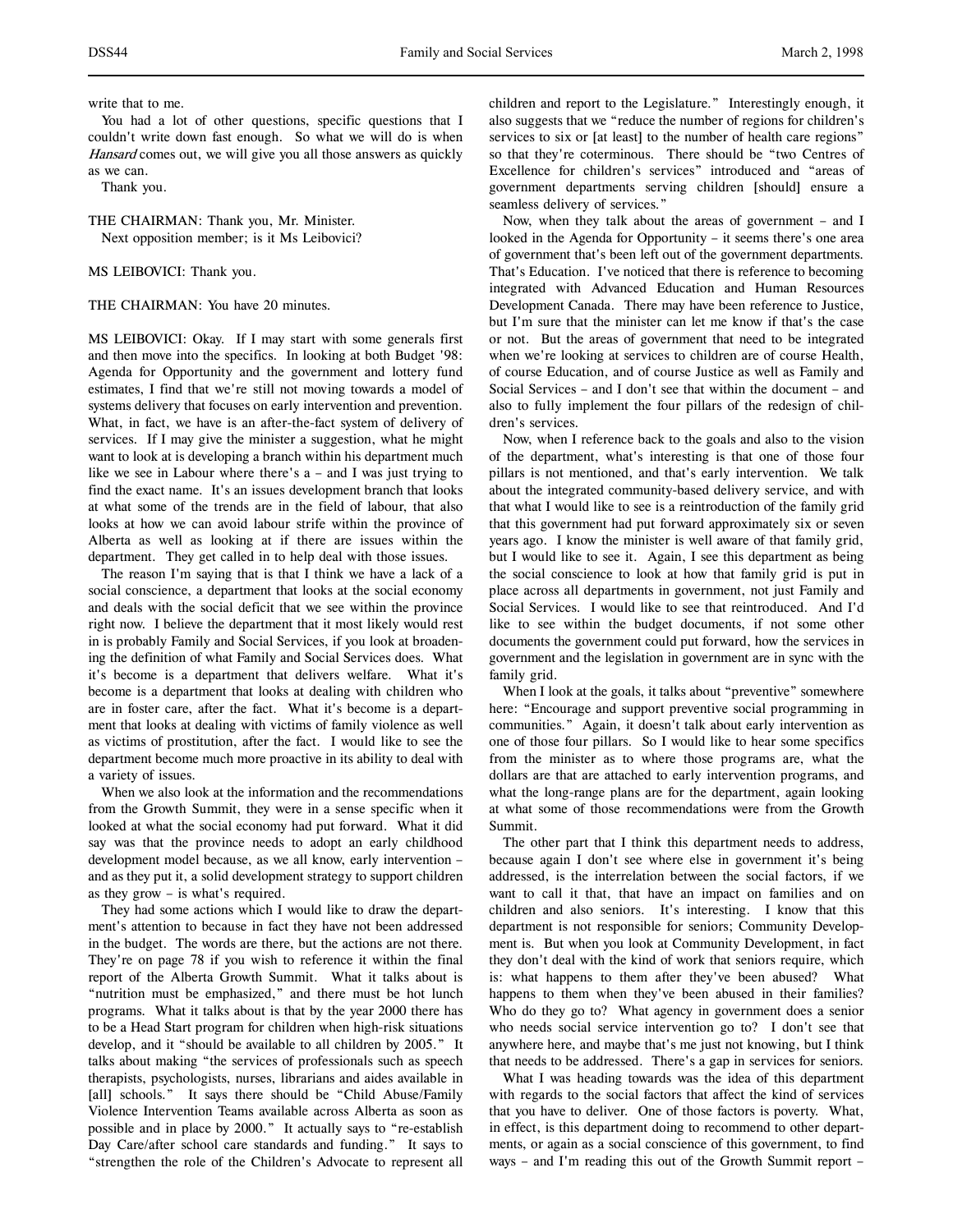"to reduce, and eventually eliminate, inequities such as poverty"? One of those, of course, is looking at the minimum wage, and one of the other actions in the Growth Summit – and again the government can look through this – was to look at instigating homemakers' pensions. Those kinds of actions in fact would help to address the issue of poverty and would in fact perhaps help address some of the issues like nutrition of children in schools.

# 9:54

Now, if I can go to some of the specifics and some of the more specific questions. If I can backtrack just a little bit, when we go back to 2.2.2, maintenance and recovery, as well as the issue – I know maintenance came up in one other section of the votes as well. We are seeing in our constituency office an incredible increase in the number of maintenance enforcement cases where individuals are owed, and usually it is single women who are not necessarily on welfare. When I looked at the standards, as it were, or where you would like to be, what you talk about, your goals, your performance measures, is: "proportion of singleparent welfare cases with child support orders." Again, I recognize that Justice deals with the parents that are not welfare cases, but would it not be more efficient to have one area looking after maintenance enforcement as opposed to splitting up the families based on whether they are receiving welfare or not? Is there any ability to ensure that the reforms that are being put forward in maintenance enforcement can be fast-tracked and that the rate will be higher than – and I'm not sure what it is in Justice – 65 percent in terms of recovery? I had one individual on Friday who's owed \$71,000, and she is not the only person I've had in my office that is owed that kind of money.

The other issue that I'd like some clarification on – and actually you will be receiving a letter from the constituency office on this as well as with regards to adoptions – is that I've had a number of individuals phone directly asking: what is the situation; are we going to open up the adoption records fully? I recognize that's a policy issue, but it's causing some grave concern amongst some of my constituents who feel that there should remain a veto on their records.

Now, when we look at 3.2.7, residential care, it's disappointing that the estimate increase does not match the forecast expenditure for last year. Can the minister inform us how many residential care spaces there are in the province by region? How many of these have been added over the past year? Can he also let us know what the numbers of children requiring residential care are? Are those numbers increasing? If so, what are they, and what is the age breakdown of children in residential care? Specifically, what services are they receiving, and are those services integrated and seamless?

Early intervention programs, 3.2.9. Could the minister please elaborate on the formula used to allocate early intervention dollars to each region, and specifically what risk factors are used and how are they weighted? What is the breakdown of dollars received per region? Is this a model similar to the funding model proposed by child and family services? Would he please share all feedback he's received regarding the effectiveness of the EIP funding model?

Also, there may be issues around who receives and which program receives funding. If the number of programs that meet the program requirements exceeds the dollars available in a region, how is that determination made with regards to the funding? Is there any security? Are there any assurances to agencies that they're going to receive the same dollar amount that they received the past year? If there are unspent dollars in one region, will they be transferred to regions with an abundance of programs that meet requirements? If not, what happens to those

unspent dollars?

Day care programs, 3.2.10. Why has there been a funding decrease, and can the minister provide a detailed budget for this program outlining the dollars spent on operating allowances, dollars spent on subsidy, dollars spent on staff, and in which areas? What are the FTEs for the department in each position, specifically the number of licensing and monitoring employees per region and the breakdown this equals? In the breakdown, how many centres per licensing and monitoring staff in each region? What savings is expected to be realized through the elimination of the operating allowance, and will this be redirected to day care programs specifically and in what form? What is the department estimate of the number of new families that will qualify for subsidy, and how many staff is the department hiring to accommodate this increase? Has any progress been made in extending the subsidy program to families who are seeking employment? What calculations has the department done to determine what the cost of this would be?

Prevention of family violence, 3.2.12. Currently, the funding to women's shelters covers 65 percent of the basic needs is my understanding. The additional money that's allocated, however, will not address the 8,000 women and children who were turned away from shelters last year. If we can project to this year, then there will be a significant number as well that will be turned away. What portion of this item is set aside for education and prevention programming? What increase in funding would be required to ensure that every woman and child who was turned away last year would now be able to access the services? In other words, if you took a base of 8,000, which was last year's turnaway rate, and applied it to this year's budget, what would the dollars required actually be? Will the envelope provided in the new funding model to the regions be calculated using current spending or need as identified in turnaway areas?

Protection of children involved in prostitution, 3.2.13. I understand that you've provided \$5.2 million over three years for that program, and I congratulate you on that. This year that allocation is approximately \$500,000. That seems like a small amount of money, especially when you look at that being the initial start-up. You would think there would be more dollars allocated at the front end as opposed to over the next two years. The question is: what will be the allocation, then, for years two and three? Is it divided in half? On what basis was the decision made that it would be \$500,000 for this year and some kind of split on the \$2.35 million for the next two years?

I also have a concern that I'd like the minister to address with regards to the children who are now apprehended – well, actually there haven't been any apprehended. The ones who are placed in situations such as hotels when they're taken off the street: I'd like to know what kind of supervision is available for those children and what plans are made while they're taken off the street, so to speak.

Assistance to regional authorities, 3.3.1. If you could provide a detailed outline of what will be provided for out of this vote and what exactly is provided for with this vote. One of my key concerns with regards to this area is: with the commissioner now no longer being present, who is actually going to co-ordinate the regions that are going to be set up? There has to be a line of responsibilities somewhere. It's not good enough that it's the minister, because I know the minister is busy and ultimately will say, like the Minister of Health does: it's not my decision; it's the decision of the regional health authority. So there has to be someone who's in charge who can deal with the day-to-day and ensure that the regional authorities are effective and can do the job they're set up for. I know that the others have expressed concerns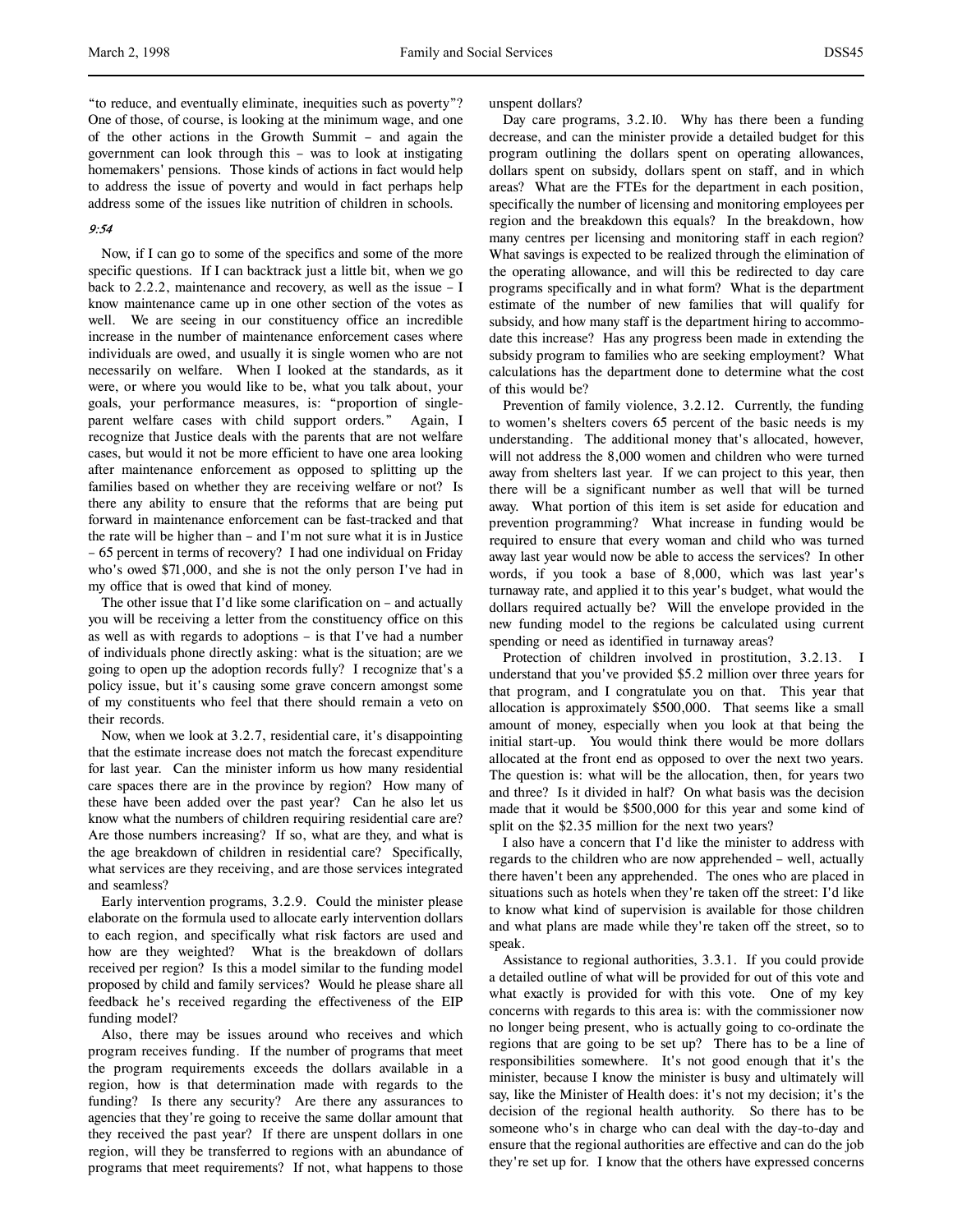around the regional authorities, whether they in fact will be able to deliver the services, and questions around what "community" actually means when we talk about the community delivering services. I have grave concerns with regards to that.

## 10:04

# DR. OBERG: Perhaps we could start off with minister Calahasen.

MS CALAHASEN: Well, thank you. There were some really good questions that you've brought to our attention, Karen. When you were talking about they're being too reactive and proactive, one of the things we heard as we were going through the planning phase is that people wanted to be more in a proactive position than a reactive. That's why they've been planning everything they've been doing, to be able to deal with that. I think that's one way to be able to look at it. But when you say that there should be a branch looking at issues, I think that's a really important one as we move forward in this whole process. Of course, one of the visions I've articulated to Bettie Hewes is that we have to look at centres of excellence, of how we can deal with that in terms of research and looking at proactive movements rather than reactive. I was really pleased to see that she advocated that quite vociferously.

Regarding integration. You discussed integration, and I wasn't sure where your reference was from, because you said that we missed out Education and Justice. I don't know where you found that, but I would appreciate knowing that. In everything that we've been doing, we have made every effort not to leave out any of the departments, because every one of us is responsible for families and children. Therefore, whatever we do, we have to look at the integration component. So if you can identify that for me, I'd like to deal with that even to a greater extent.

Regarding the four pillars, that's also an area you said we were missing: early intervention. The four pillars are definitely early intervention, community-based, aboriginal children, and of course the integration, which are the pillars we've been working with. One of the things the communities have come forward to us with is that very strongly they have indicated we must work with the communities, that the regional authorities must be the ones who will address these four pillars, and that anything in terms of planning they have to look at. Now we're looking at when they start doing their business plans, they have to ensure that these are going to be included.

The other one that I think is really important is that when we're talking about the repositioning of the department, we're looking at providing a more co-ordinated, cohesive capacity to research so social scanning can become more proactive rather than just reactive. I'll leave that to my colleague to address because that's within his area, but that's an area we've also been involved in to ensure that that occurs.

Regarding the regional authorities, they will be held accountable for putting the pillar of early intervention into place through their business plans, as I indicated, and will be monitored for that by the province and by the department. There must be a shift to early intervention in the future. There must be a shift, because that's what they've been telling us, that's what we want to see, and that's what we're going to be pushing for so that they bring that forward in their business planning process.

You indicated early intervention. You asked a lot of questions relative to that. I could barely get all the questions, but if I miss any, I will certainly deal with that. Early intervention in the long term will be funded through the funding model. You asked about the factors and the formulas. There are four factors that we're using. One is the number of children zero to 17 in an area, the

low-income families, single parents, and aboriginal children. The amount the boards will be responsible for – and this is really important, because I think whatever they do, the boards will be responsible for making allocations. They'll be responsible for establishing priorities and of course making the best use of the dollars they'll get in our global budget.

A question that you asked was on unspent dollars from one region to the other. There'll be a provision for each region to be able to look at what they want and what they will spend, but I can guarantee that they'll probably spend it all. The minister has the capacity, whether it's through Family and Social Services, to move around dollars, if he sees fit, in terms of some of the areas where there will be need. But basically what we want to do is to encourage good management in every area and to deal with those issues that have been identified through the community planning process and thus in the business plan.

Those are some of the areas. If there are any I've missed, I'll certainly go back and check those. I'll have the minister give his answers to some of the other areas.

MS LEIBOVICI: Can I just refer to my reference?

# THE CHAIRMAN: Yes. Go ahead.

MS LEIBOVICI: It was on page 251 in the Agenda for Opportunity document, where it talks about employment and income programs. I didn't notice that any other departments in any of the other areas were addressed in terms of integration. I might just add that when I looked at the vision, it talks about prevention. It doesn't talk about early intervention. That's why I brought that up as one of the four pillars that was missing when we looked at the goals of the department.

# THE CHAIRMAN: Thank you.

Mr. Minister.

DR. OBERG: Thanks, Pearl. Thanks, Madam Chairman. I'll very quickly run through a couple of points. Your whole idea about becoming more proactive: that's certainly what this department is for. This department is very interesting in that it has a line it has to walk. There's a Child Welfare Act that we have to fulfill. We have to undertake the provisions of the Child Welfare Act, and there's no ifs, ands, or buts. What we then do is if there are any dollars left over, if there are resources left over after doing that, we certainly put them towards being more proactive. The early intervention program is one. This may be some of my bias, but probably one of the biggest ones that I see will be the fetal alcohol syndrome program. I see that as making a huge difference, but certainly your point is well taken on becoming proactive in this department.

Integration. The hon. minister has spoken to it to a great degree. Probably the most difficult task we have is integrating between departments. A lot of the departments have developed in silos, have developed in stovepipes. To break that down has become a tremendous task not only at the department level but also at the service delivery level between the RHAs, the school boards, and the children's services authorities. So this is one of the challenges that we recognize we have, and we are moving towards breaking that down.

The point on the Family Policy Grid. I agree. I agree completely that the Family Policy Grid is a great document. I think we should bring it back, and we will certainly strive to do that.

The issue on family maintenance. Your point is well taken.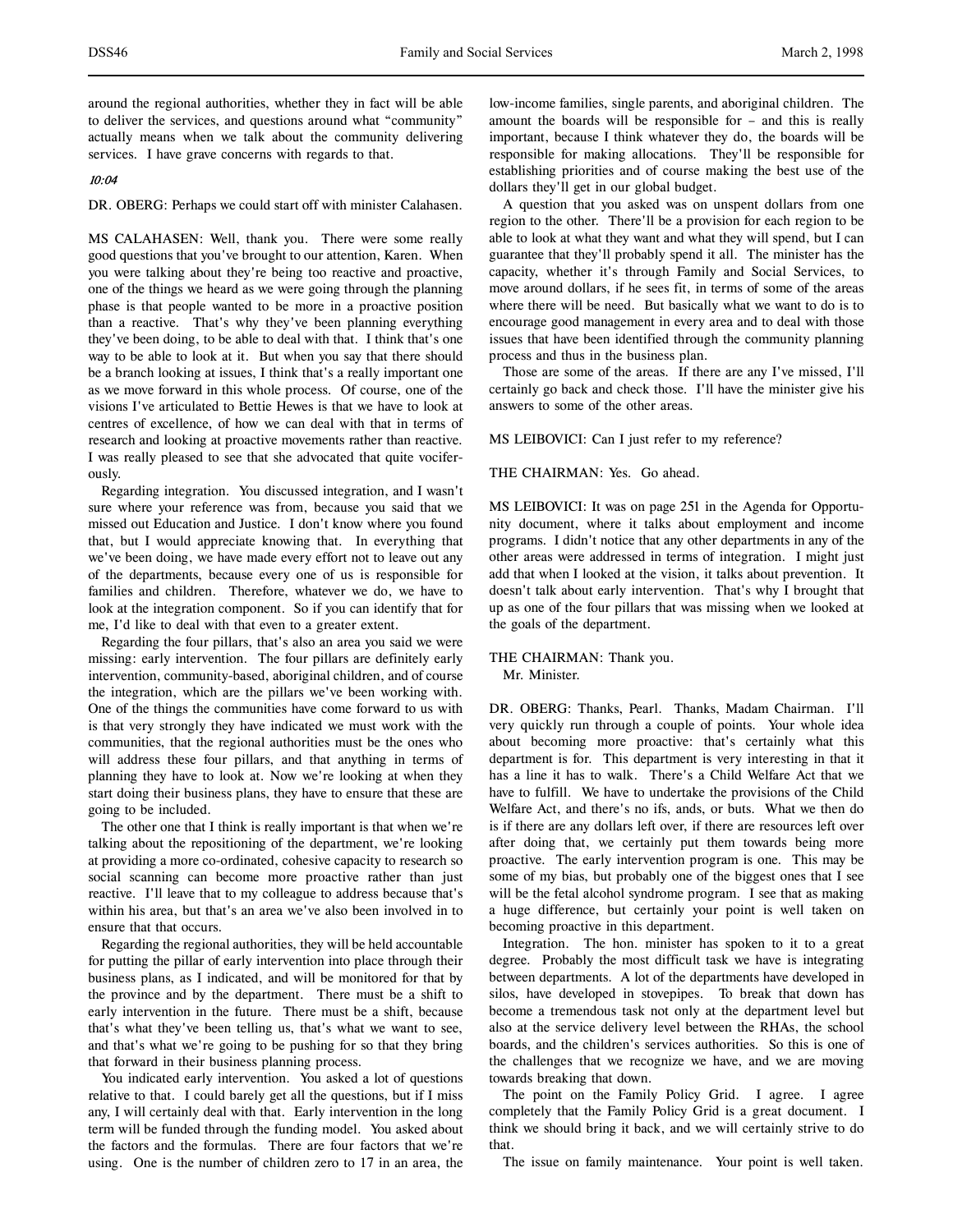What we're looking at is monitoring the payments within our particular aspect. What we're seeing is that with families that are on SFI, if they had their family maintenance cheques given to them, they wouldn't be. These are people that are not receiving what the courts have ordered, and consequently they're going to SFI in order to get their funds. We believe this is wrong.

Your point about family maintenance being in several departments. Again the lead department is Justice. However, we have our aspects that we need to as well.

The early intervention program funding. The one thing I must say is that it is not divided up on a regional basis; it is divided up on a program-by-program basis. What we are attempting to do is find the most beneficial programs and put that funding towards that. There are no assurances that a program will continue indefinitely. The reason for that is that they have to put in performance measures; they have to put in performance indicators, outcome measures. If they do not meet these, if they are not seen to be having a positive result, then they will not be renewed.

The savings realized in the operating allowance for day care. This year there are no savings. It is transferred completely over to the child care subsidy. Next year there will be a savings of \$4.4 million.

With regards to your family violence comments, the one thing I would say is that we fund 65 percent of beds, not necessarily the basic needs.

The second thing is on the turnaway rate. Certainly we want the turnaway rate to decrease, but what must be remembered is that if there is a woman who is in an abusive situation, they are not sent back to that abusive situation. They are put up in hotels, or they are put up in other forms of shelter.

# 10:14

Children involved in prostitution: \$500,000 this year to basically get the program up and going. We still feel there is some study that needs to be done. We need to look at the different ways of doing it. The budget will be \$2 million next year and \$2.7 million the year after that.

The decision on children's authorities and someone in charge is an excellent point. One of the issues with the regional health authorities has been that the minister has delegated out a lot of his responsibility. The responsibility for the Child Welfare Act has not been delegated out; it is still the responsibility of the minister. The breakdown for the minister responsible for children's services is that she monitors the governance, and my department looks after the day-to-day concerns of what is happening, including the budgetary items.

I've attempted to gloss over a lot of stuff, and the reason for that is that we can get back to you from *Hansard*. I realize you have more questions.

### THE CHAIRMAN: Thank you, Mr. Minister.

As the second opposition party is not here, then we would let the loyal opposition continue until 10:30.

MRS. SLOAN: Just returning, then, to some specific general questions. The minister did not respond to the questions with respect to the deaths of children in care and the concerns raised by the Children's Advocate and the opposition.

DR. OBERG: If I can, just on that . . .

MRS. SLOAN: Actually, I would be happy – my point in raising it, Madam Chairman, is that I would like a written response to the questions to ensure that that is incorporated, as well as a response to the question around freedom of information requests. We have not received those specifics, but we'd be pleased to receive them in writing.

Another overall concern with respect to the ministry's business plan and budget is the lack of targeted goals, policies, and programs for the aboriginal people, specifically aboriginal children. We know that that population comprises over 40 percent of the child welfare caseload, yet we fail to see specific targets again within this year's plans. We question that, given that many of the indicators don't appear to reflect that the circumstances and the environments in which these children are being raised are improving.

Also, in the last fiscal year the minister has made public statements with respect to an investigation of his department exploring some mechanisms or processes to establish fetal rights. We have not seen those incorporated in the business plan. There have been no further public statements made. We would ask whether or not the ministry is continuing or intending to pursue that and, if so, what the process will be.

The minister will recall that I wrote a specific letter asking, in relation to the money reduced from day care and early intervention funding in the last fiscal year, where these dollars were reallocated in the '98-99 budget. I would propose that if you took those reductions from the last fiscal year, it almost equates to the money which you have proposed for new funding this year. But there was never an amended budget provided publicly after those cuts were made, and to date there are still no specific references as to where the operating allowance reductions and the early intervention reductions went.

I think it's relevant also, with respect to the budget and funding, the lack of the funding model being in place, proceeding, or at least being released with respect to the regional authorities and regions. We are aware that certainly one organization has proposed that within that funding model there should be envelope funding and that specifically there should be an envelope of funding for children with disabilities. The Alberta Association for Community Living has proposed that, in conjunction with population-based budgets, envelope funding should ensure that funds be available for HCS, while the population funding formula does not. They reiterate that the funding model framework, regardless of the population framework for determining funding, should recognize and honour the needs of children with disabilities and their families.

We see no incorporation within the budget that an envelope process is being considered, nor is there any reflection that a holdback fund, which is also being proposed by advocates for handicapped children's services, be created to compensate regions for unexpected or extraordinary expenses, including children with disabilities who have high cost needs. The position they articulate is that regional authorities should provide the necessary funding regardless of the costs associated with meeting the needs of children with disabilities if the child is eligible for support. At a regional level a family with children who have high-cost needs should be treated no differently than any other family. There is no clarification of this within the budget business plans, and we would ask for that clarification in writing from the minister.

I would like, then, to move perhaps just to the point under program 4, disabilities, to ask specific questions with respect to services to persons with developmental disabilities. What has the department done in response to the Auditor General report citing concerns over monitoring procedures? Could the minister please share the monitoring procedures with the developmental disabilities boards? We would also ask: what vote is the money on the regional developmental disabilities boards transferred from? I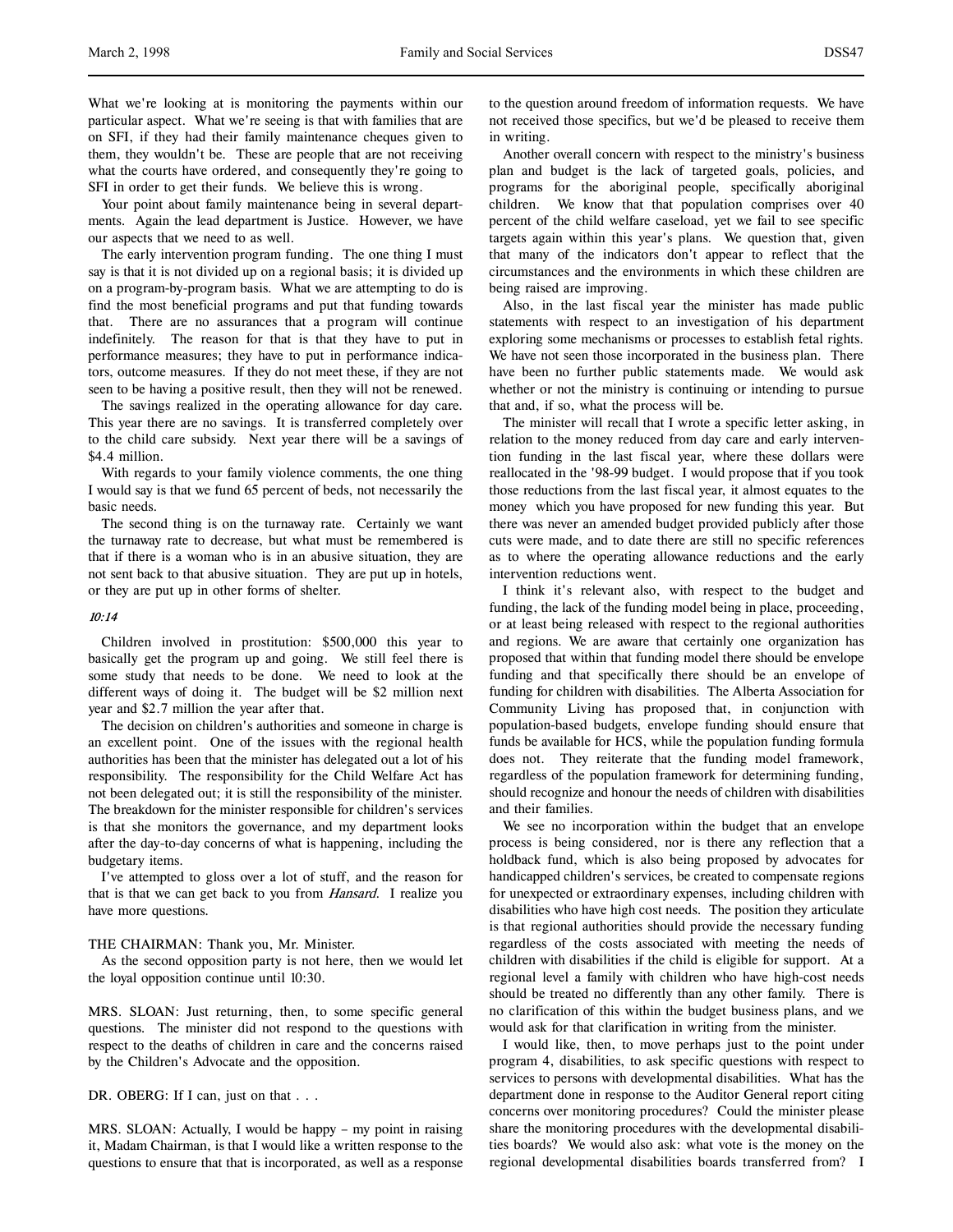would also appreciate a reply to that in writing.

Then moving to program 5, advocacy and guardianship. Philosophically we would register some concern with respect to the change in title. The department's philosophy and ideology with respect to the Children's Advocate in the future remains unclear, specifically with respect to the regionalization of children's services. We are extremely concerned that the office of the Children's Advocate has been subjected to a decrease in funding despite the fact that the office is forecast to overspend. With increasing caseloads in child welfare and given the role of the Children's Advocate to investigate and advocate for children, how can a decrease be justified?

THE CHAIRMAN: If I could interrupt for a minute. Ms Barrett is here, and she said that she needs about five minutes, so if you could wrap up in about two more, Mrs. Sloan. Okay?

MRS. SLOAN: Well, actually I believe we still have five minutes on our last hour, so I'm prepared to wrap up.

THE CHAIRMAN: Their 12 minutes comes out of your hour.

MS OLSEN: Well, it's unfortunate she's late.

THE CHAIRMAN: I know, but she's asked for five minutes.

MRS. SLOAN: Just for the record, then, I think it's important to say that in our last hour the minister and deputy minister have taken 30 minutes, so our questions have been significantly reduced. But I'm pleased to comply with the chair's ruling.

THE CHAIRMAN: All right. You have a couple more minutes to finish off, please.

MRS. SLOAN: Thank you. Reading from the Children's Advocate report in '96-97, under the heading "Prevention and Fiscal Restraint," it's important to put on the record verbatim what he has said:

While we know this to be an important consideration for families, we have allowed a rigidity to creep into our public assistance policy which insists that our most vulnerable families, single parents with young children, seek gainful employment no matter what their circumstances. Such a policy seems to lack fiscal sense, let alone compassion. I have intervened in situations where families who were no longer able to provide the basic necessities of life for their children were threatened with having to relinquish them to Child Welfare. Senior officials have always exercised judgment in such circumstances and assisted the family in question. In some instances Child Welfare funds were used to provide the families with the basic necessities of life. In others, an exception was made to ensure that the SFI program met their needs.

I still see no addressing, either singularly or generally, of the recommendations and issues raised by the Children's Advocate; specifically, other serious issues surrounding the services for 16 and 17 year olds, the tracking of deaths, and a number of others.

Also, I would just like in conclusion to cite from a couple of fatality inquiry recommendations, specifically the fatality inquiry of John Ross McKinnon, which made the recommendation that a fatality inquiry report should be organized such that they can be easily identified and recovered by subject matter and recommendations. I have not seen concerted action with respect to the department on that matter. Also, we see in that same report that it was proposed that regional authorities make way for suicide prevention training and incorporate that as one of the standards in the future regional authorities. I guess we will have to wait to see if that's been incorporated in the document, as we have not seen those standards as yet.

### 10:24

I think the minister tried to rationalize that with Olivia Calf Robe it was judgment and error and that the responsibility lay mainly with employees. We see the errors made within that as only one example. There are a number of examples, a number of recommendations on which we have not seen concrete actions taken. I would also for the record say that recommendations under have not been publicly addressed and that they should be so. I think that at this stage the department needs to put those things and the actions they are taking on the record, before the regions are formed and that process unfolds.

Thank you.

THE CHAIRMAN: Ms Barrett.

MS BARRETT: Thank you, Madam Chairman. Under 2.2.8, the child benefit program, I'm wondering if it would not be more feasible just to eliminate the health care premiums for those people, considering the amount of bureaucracy they already have to go through. The pitch I'd make to the minister is that the \$18,000 annual income threshold is pretty low and argue that the benefit program should kick in at a rate much different than \$18,000, the maximum being the \$18,000.

Under line item 3.2.9, the early intervention program. It's down now to \$17 million, and I don't understand why it would incur a 15 percent cut when one considers that we're talking about prevention, which is ordinarily much cheaper than fixing up problems after the fact.

I also notice that the administration fees for family day homes remain intact, but the operating allowances for day care centres are going to be cut this year and then eliminated next year. All of the day care centres are arguing that this will be damaging to them. It may force some of their clients to seek out cheaper alternatives in the unregistered area of day homes.

Under 3.2.13, the money that's being allocated to help out the children involved in prostitution, as per Bill 1. It's half a million dollars, \$500,000. I believe that when the initiative was announced, the government said eventually there'd be \$5 million being put into the support services, and I wonder over what period of time that might be. I'm not arguing that there's just half a million; maybe that's just start-up. Also, are other departments involved with the funding of those follow-up services?

One more point, the \$3.3 million more into planning; that is, developing the regional authorities. Has the minister considered going with the six-region policy such as we have for adults with development disabilities instead of the 17 regional health authorities? Take it away.

DR. OBERG: Thanks, Pam. Maybe what I'll do is give you some very quick answers.

Child health benefits: yes, the benefits will go up. What we have done with the first \$850 million that has been given down is we have determined the best way to affect the most people, and that is why there is a percentage co-pay. Don't forget that what we're doing is giving something to people that have not had anything before. With the second payment, that was announced in the budget, of \$425 million and \$425 million, we expect to see one of two things: either the number of people expanded or the benefits expanded. That's what we will be doing with the second \$850 million as it comes in.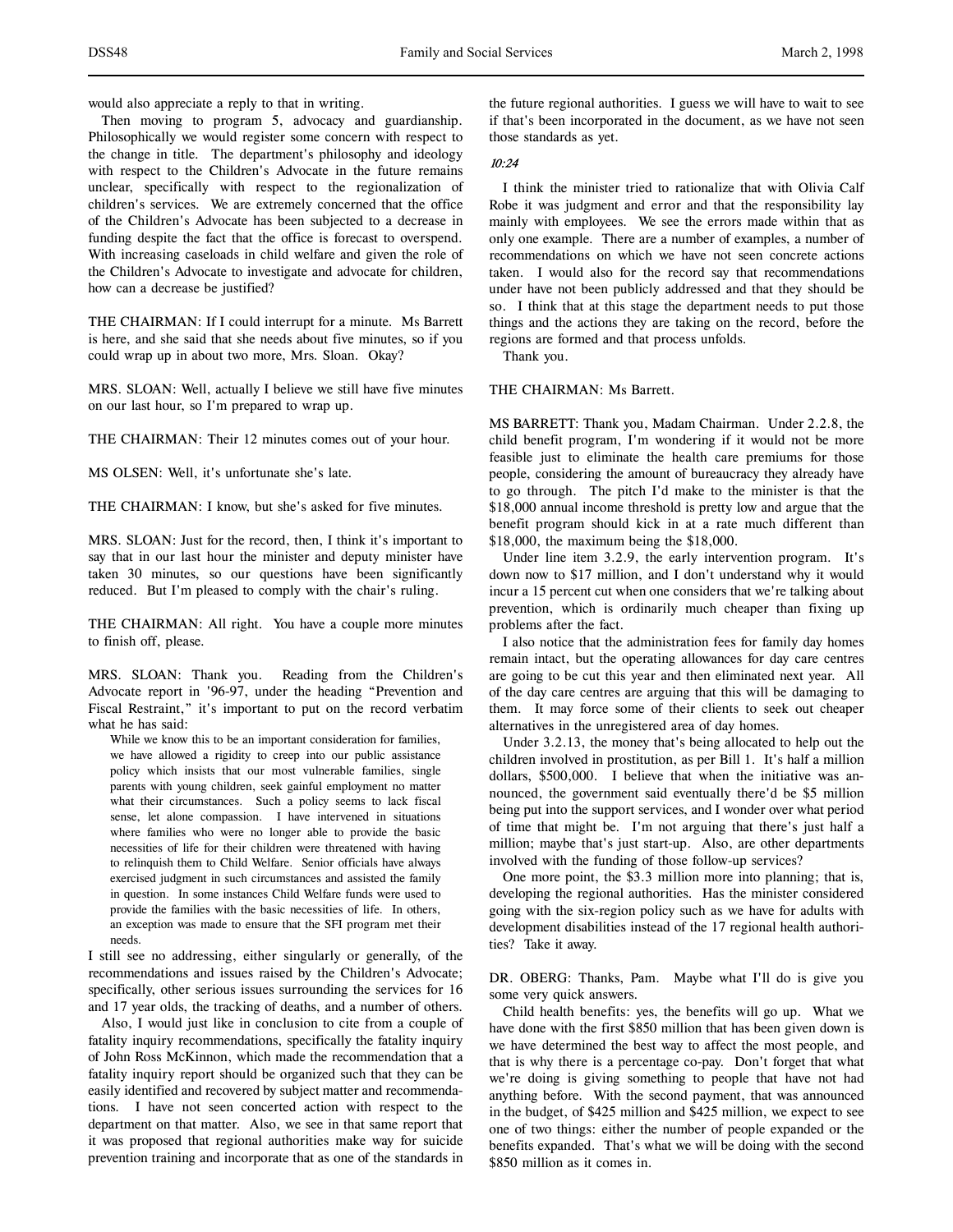The early intervention programs and the reason that they've gone down \$17 million. The program was initially funded at \$50 million; we're now up to \$54 million. These funds will be rolled into the regional authorities. Quite frankly, some of the programs were not meeting the outcome expectations that we initially saw, and we felt that \$17 million was the correct amount to put in that.

Day care operating allowance. We are moving the dollars from the day care operating allowance into the child care subsidy this year. Some day cares that you're hearing from, Pam, if I may, are complaining when in actual fact they're going to be seeing an increase in the amount of dollars they are bringing forward. What we're trying to do, as I've stated several times, is we're trying to make more money available to the lower income people who require child care and take it away from the higher income. A good example is there's one day care that will receive an increase of approximately \$10 a month per child, yet these are the ones that are still complaining. So take it with a grain of salt, Pam, and we'll get back to you with the other issues.

### MS BARRETT: Thanks.

THE CHAIRMAN: Okay. That concludes the hour. There being no indication of further questions from the government members, then I could entertain a motion for early adjournment, pursuant to Standing Orders 56 and 57 that the designated supply subcommittee on Family and Social Services now conclude its consideration and debate on the 1998-99 estimates for the Department of Family and Social Services prior to conclusion of the four-hour period allocated. This requires unanimous consent. Who would like to move it for me? Mr. Johnson. All in favour?

SOME HON. MEMBERS: Agreed.

MS LEIBOVICI: We've got more questions.

MS OLSEN: We have, but we can't use the government members' hour.

THE CHAIRMAN: You can't use the government hour anyway.

MS LEIBOVICI: It should be unanimous.

MRS. SLOAN: We'd like to register our opposition.

MS LEIBOVICI: We're registering our opposition; it's not unanimous.

THE CHAIRMAN: To closing early? But you can't use that government hour.

MRS. SLOAN: Thirty minutes of our hour, Madam Chairman, were used by the minister.

THE CHAIRMAN: Well, then we have to sit here and the government uses the time. That's the other option.

MRS. SLOAN: Okay.

THE CHAIRMAN: We should have a break.

[The subcommittee adjourned from 10:31 a.m. to 10:46 a.m.]

THE CHAIRMAN: Okay. I'd like to call the meeting to order. The first on the speaking list is Mr. Cardinal.

MR. CARDINAL: Thank you very much, Madam Chairman, for giving me the time. For my first question I'll refer to page 215 of the '98-99 government estimates. I can just get this in Hansard, and if you want to answer this later in writing, I don't mind if you do that. You don't have to answer it now.

My question is under revenues, page 215, in relation to transfers from the government of Canada. I notice the estimated dollar figure on that for 1998-99 is that \$338,300,000 will be transferred, and that's not exactly the total because there are other smaller amounts under that area that I won't mention. When you compare that with the 1996-97 transfer – the transfer in '96-97 was \$411,301,000 – that is approximately \$73 million that the federal government is no longer transferring for social support programs in Alberta.

From what I understand, since the program changes started back in '92-93, that transfer is over \$100 million. I just wonder what direction the federal government is going. Are they going to continue reducing the federal share of social support services in Alberta to the point where there is no money anymore from the federal government? Could you give me some indication on that? It is a very important issue. When one jurisdiction opts out of an agreement and takes out \$100 million from social support services, of course that can create a lot of problems for our budgeting process and balancing our budget. You can give that to me in writing if you want or answer it at a later time.

The other issue is in relation to child welfare, specifically the increase in the caseload. A number of questions have come up this morning. As minister when the welfare reforms were put in, one of the areas we had indicated was to ensure that children's services provided support to try and keep the family together as much as possible and the child at home. We had initially indicated and planned that the number of apprehensions should not go up drastically, but the number of home support agreements would go up until we dealt with the issue of poverty and getting people back on their feet and independent and self-sufficient. I haven't seen anything anywhere as to what their actual breakdown is. Are the home support agreements going up, or is the number of families apprehended going up?

The other issue I'd like to mention is the issue of the budget itself. I know that back in 1992-93 the budget at the time for child welfare was, I believe, \$165 million. I notice that the highlights included on page 211 indicate that the child welfare budget is now over \$240 million. So that's over \$100 million increase in this short period of time. I've also had a concern in that area. One of the concerns I brought forward a number of times is that half of the children in care presently, the 12,000 or so that are on our records, are aboriginal children who someday may be the responsibility of the federal government and the First Nations. The First Nations' objective, as far as I know, is that they do eventually want to take over the delivery and administration of services to all their children, on and off the reserve, and that would include one hundred percent federal funding and also federal legislation to allow the First Nations to be able to deliver their programs. I feel that is one area we have to try and manage as we move forward in restructuring child welfare.

We want to make sure that whatever structure we put in place, we keep in mind that five years from now 50 percent of the caseload may be gone to the complete administration of the aboriginal First Nations, including funding from the federal government, including legislation. So as we move forward, we'll make sure that is part of our plan. In five years that may happen. Five years from now, we may only have half the caseload we're projecting at this time because of that takeover. That not only will be a saving of children and families, but they'll be saving in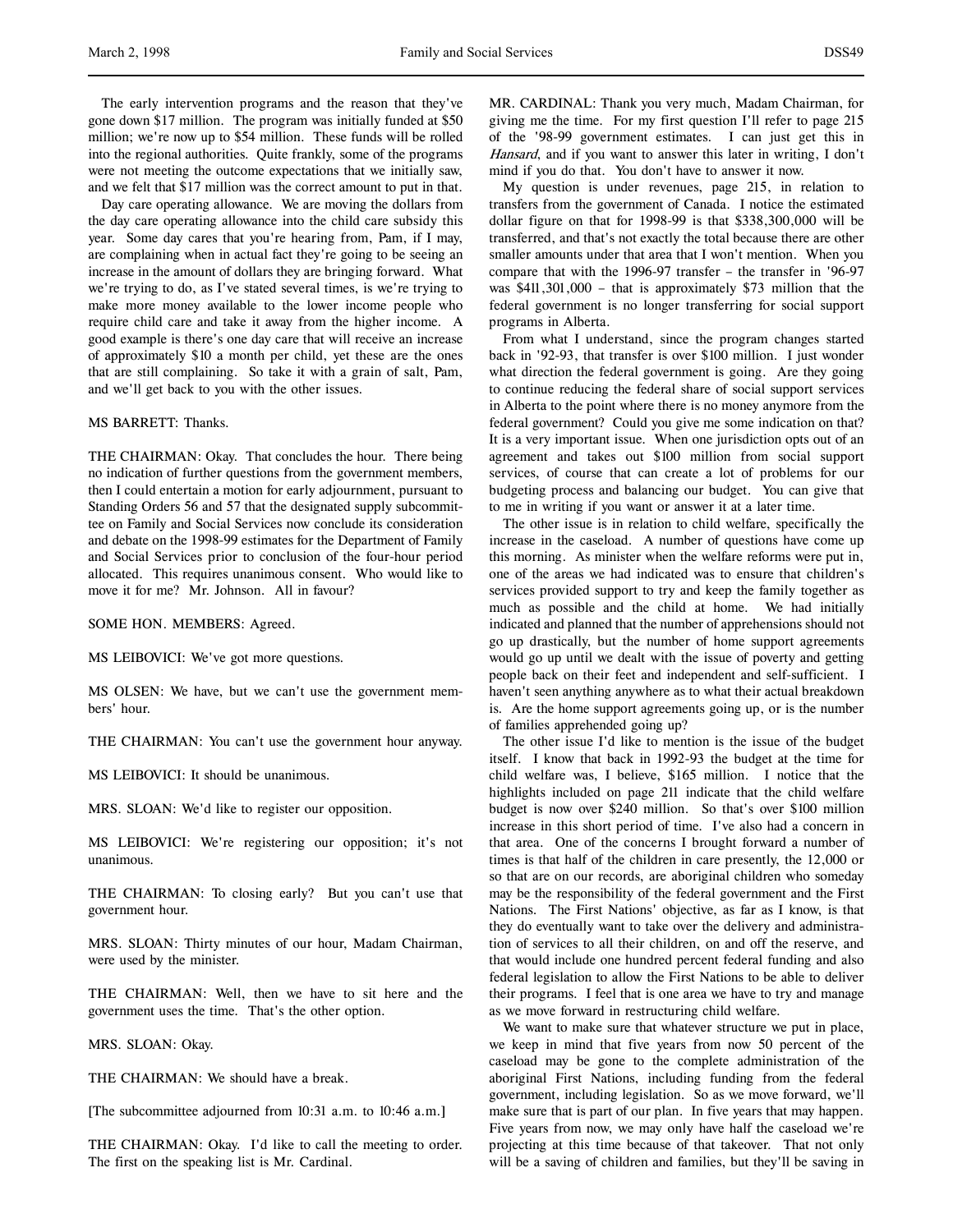dollars and many frustrations for the First Nations themselves and the taxpayers in Alberta.

I just want to briefly touch on another issue. Because the child welfare and the whole social support issue is a very complicated issue, it's a very complicated process, there doesn't seem to be, you know, one complete answer to resolve all the problems we have in that particular area. I just wondered if the Liberal caucus that's here today would provide a copy of their social policy – I mean, there's a couple of leaders here – to the department so we can take the good parts of their report and integrate them into our report so we can have, you know, a good report at the end. If it's available, I wouldn't mind seeing a copy of it myself.

So those are all the questions I have. Thank you.

THE CHAIRMAN: Madam Minister, do you wish to respond now or in a minute or two? We have another speaker.

MS CALAHASEN: Do you have another question?

THE CHAIRMAN: Yes.

MS CALAHASEN: I want to talk about the children's services, if I can. There were some questions that were brought, and I'd like to highlight those.

### THE CHAIRMAN: Okay.

LeRoy Johnson next.

MR. JOHNSON: Thank you, Madam Chairman. My question to the minister is more of a general nature. In the establishment of the children's authorities there has been much talk about partnerships and co-operation between the various departments, including Justice, Education, Health, and Social Services. The talk all sounds very good, but I'm wondering in more specific terms what initiatives you have in mind or what plans you have in mind to encourage these various departments out in the field or out in the areas to actually get together and co-operate and establish cooperative programs that will be for the good of everyone in the community.

In my own constituency I know there was a pilot project undertaken in Wetaskiwin, the Wetaskiwin children's services, in which this has been undertaken and actually done in the last few years – and done very successfully, I might add – where the various departments have co-operated certainly to the benefit of the children and everybody in the area.

Is this something that's just supposed to happen, or what is your department doing to push it along and make sure there is this cooperation that will take place?

Thank you.

# THE CHAIRMAN: Okay.

Are there any other speakers? Questions? Okay, Madam Minister.

MS CALAHASEN: Thank you very much. As a matter of fact, there have been some questions which I think deserve answers. There were a lot of questions relative to the early intervention program, and then I'll go down through some of the other areas that have been identified.

I know that Pam – and she's disappeared again. Oh, sorry. Pardon me. Pam asked some question relative to the early intervention project. As I identified earlier, the early intervention program was actually started April 1, 1995. Our hon. Member for Athabasca-Wabasca was the fellow who was in charge and really had a good vision looking at early intervention. He identified \$50 million from his department to be put into a threeyear program starting from April 1, '95, and onwards. On April 1, '95-96, we had, as I indicated, some \$900,000 that was used up in the first year. That basically was all that was able to get out. In '96-97 there was something like about \$13 million. In '97-98 there was \$17 million to \$19 million. We're still working to see how we can increase that. We were unable to get any more than what was identified.

### 10:56

In 1998-99 basically that was a totally new group to be able to work within the new dollars that would come forward. We were very lucky to have achieved the \$17 million. So that will be rolled over to the communities as they move forward in the regional authorities. I was very pleased to see that come forward, because I think when we're looking at early intervention, that's probably one of the biggest things that we can do, to look at intervening early before we deal with a crisis, which I think you have identified, Karen. I think those are the kinds of things we want to be able to go forward with.

Relative to some of the other questions on early intervention, all programs are presently being reviewed. One of the things we're looking at is: have they been effective? Are they effective in what they're been doing? Have they accomplished their outcomes? Are they working? Those I think are really important, because the community wants to see things work, not just put money in where it's going to disappear and not do anything.

Are they consistent with government and department goals in improving the lives of children and families? That was a key issue. I think it was identified by yourself, Karen, at one point. Are they really working to be able to look at how we're going to improve the lives of children and families? That is definitely one of the questions we do have as we're monitoring and evaluating these projects. Most are working; some are not. I think \$17 million should be enough in this next year. If we continue in this same vein, I think we'll be able to identify and work with those issues as we go through.

EIP dollars were for what we call demonstration projects of what can be usefully done and carefully done in helping support families and children. Three hundred and sixty million will go out through the funding model and the reallocations. Actually any reallocation can be made within the large envelope. When we're talking about the \$17 million, I really strongly believe that the communities are even going to be more proactive than we have been. They're going to look at early intervention projects. They will have that opportunity to be able to do whatever it is that they want, to look at preventative and early intervention approaches rather than just dealing with crises.

The initial kind of feedback I have received from the preliminary service plans has just been excellent, the projects that they've identified and actions and activities and strategies that they are now coming forward with. I do believe that as we move into the business planning phase, we're going to see some of that happen. I just have such faith in the communities when they start to realize what they can do with their communities. I for one believe that it's not only going to be \$17 million; I think they're going to be able to utilize a lot more than we've ever given.

One of the areas that I think it's really important we emphasize – there are always goals and outcomes. One of the things I have heard consistently from communities is that the goals and outcomes need to be developed by the department in partnership with authority boards. They don't want us to be out there ahead of them identifying those when they are actually going to take the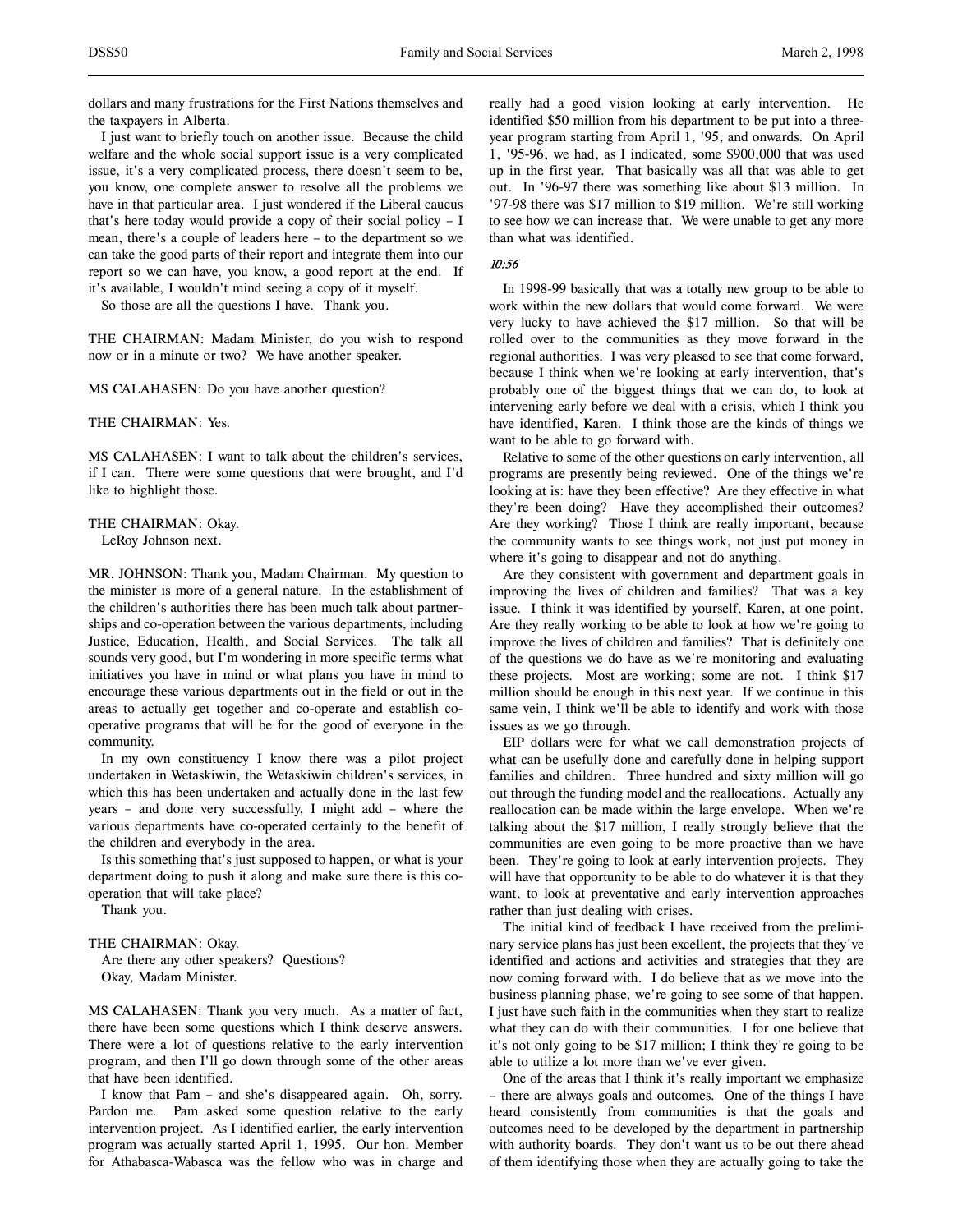lead in the communities. They are very strong in coming forward and saying: "Let us be partners in this. After all, it is a partnership. Don't you guys go ahead of us and make these outcomes and goals set by the department when in fact you want us to be able to drive them. We would like the department to be involved, but let us be part of the process." That I think is a really key message I'm hearing as the minister responsible for children's services. In my view, they will help determine what will be in the communities.

I think the biggest part they bring out is that a mechanism has to be put in place to be able to deal with the other portions, which are the PDD boards, as you identified, the regional authorities, and even school boards and health authorities. How are we going to be able to pull those together? That's the mechanism they are now trying to make sure is going to be identified. But they're the ones who are driving it to see how it can be done at the community level. As a politician who was not truly as involved as I am now as the minister, I didn't see that at the time, but I'm beginning to see that even more so as we move forward and as we start to get the communities taking over control and authority. It's really a difficult one as we move. It's kind of hard to see that portion, but they've been working on it for the past three years, almost going on four years, and I see some really drastic ideas coming forward which are very positive. So I for one really believe that we are starting to move in a direction that they want us to.

What's my future role? That was the question? What's the connection between the minister without and the Minister of Family and Social Services, and what am I going to be doing? I want to talk about that. I thought my job was done once we got the regional authorities up and running, but the more we began to look at some of the areas where we needed to and the people in the communities started telling us what has to happen out there, they were coming forward and saying that no, my job isn't done, there's still a lot more work to do. I think the one area that is really quite prevalent in any discussions I have is that they see a strong relationship to the authority board overseeing the governance of functioning, which I think you've highlighted to me in past discussions, Karen, if I can recall.

It's also working with other departments on the whole issue of integration. Integration is probably going to be our biggest trial, and I know that the Minister of Family and Social Services has identified that as one of the challenges we have. It is a challenge. When you're looking at ways to be able to get various departments to work together for the benefit of children and families, it's very difficult when you've been used to looking through pillars and little, you know, silos. So it's a most difficult one as we start to move in that direction, but it's starting to come. As I identified, one way was to be able to look at: how then do we deal with it from a perspective as a minister? First of all, through the business planning process that has been going on in government. I certainly go to every one of those meetings to be able to identify that.

I think the Premier's speech in January certainly gave a big boost in terms of integration. I believe as you read the Speech from the Throne that that is weaved throughout the whole speech in terms of the integration, working together, children's services. It's weaved throughout, and I haven't seen that happen in a long time in any Speech from the Throne I've been involved with, and I've been here for at least – how many now? Three? Four? No, I guess it's eight now, going on eight. That's a long time. Oh, my God.

I think it's also ensuring that the boards live up to the principles and practice of the four pillars, which I think is one of the crucial components. The four pillars certainly have driven the communities. It's important for us as government to ensure that those four pillars are going to be dealt with in the manner they want them dealt with, and I know that that's one of the things I have to do. I have to ensure to oversee that the transition is smooth and effective. That will happen in the next while, but it takes a long time. It will take a little while yet. There are some challenges we want to make sure we deal with, and I think those are areas that we need to be able to work on.

The other area that I've always been questioned on is the standards. When we went out to talk to people about what kinds of standards we wanted in the children's services, we wanted to make sure that whatever we did, we incorporated the feedback from the communities. There are standards that we as a province use presently. I probably can file those if you want. These are the present standards we have. We've been working with the communities to find out what it is that they want to see. One of the most important parts of standards is that they said: we want givens to be part of the standards; there have to be givens that we follow, but let us also have some flexibility. We have to make sure that whatever standards we have are based on what we've got plus what they want to be able to incorporate into their standards, because every community is not the same. My communities are certainly not the same as Calgary.

So when we're talking about standards, we must be flexible to be able to address this, and I think those are the kinds of things that I've been hearing quite strongly, that we have to be able to get some of this out, and people will see what we have based right now and what they're going to be doing. That information is now coming forward, and certainly we'll give that information out as soon as we finalize the kinds of standards we have. I think there's still some possibility to be able to come forward and identify some needs. I know that you've brought some concerns forward as a team as to what standards have been identified as needed, and I know we're looking at what needs to be done in the final document.

# 11:06

When we're talking about the funding model, the funding model committee, which was made up of provincial and community representatives and stakeholders, has identified certain areas. They've gone out and talked to various people, looked at a number of resources, and I want to talk about those resources. When we look at the sources of data that were used to be able to identify what needs to be done for a funding model, the primary sources were the Stats Canada '94 studies; the National Longitudinal Survey of Children and Youth, 1996; the Stats Canada census data, 1991; the Population Research Lab – and I know you know about that specific one – updating 1996 population projections and regional adjustments; the Alberta health premium subsidy data, which was March 1996; the 1995 statistical report and provincial summary, the Alberta women's shelters; a variety of studies from 1989 to 1996 on various children in need factors. When this question came up, I went out and found out which resources were being used and to see if they were outdated. There were some 34 resources that were utilized during the process, and there were some 30 out of the 34 that were 1991 and above for data, which isn't bad, because when I look at the census, the last census was in 1991, I believe – right? – and now we're going on to other census data. It's not outdated from that perspective, and I think that's a really important one as we begin to look at what needs to be done in funding.

That funding model isn't complete yet. Once we take it forward and get some consensus from our colleagues, we certainly will provide that information to everyone. It's based on the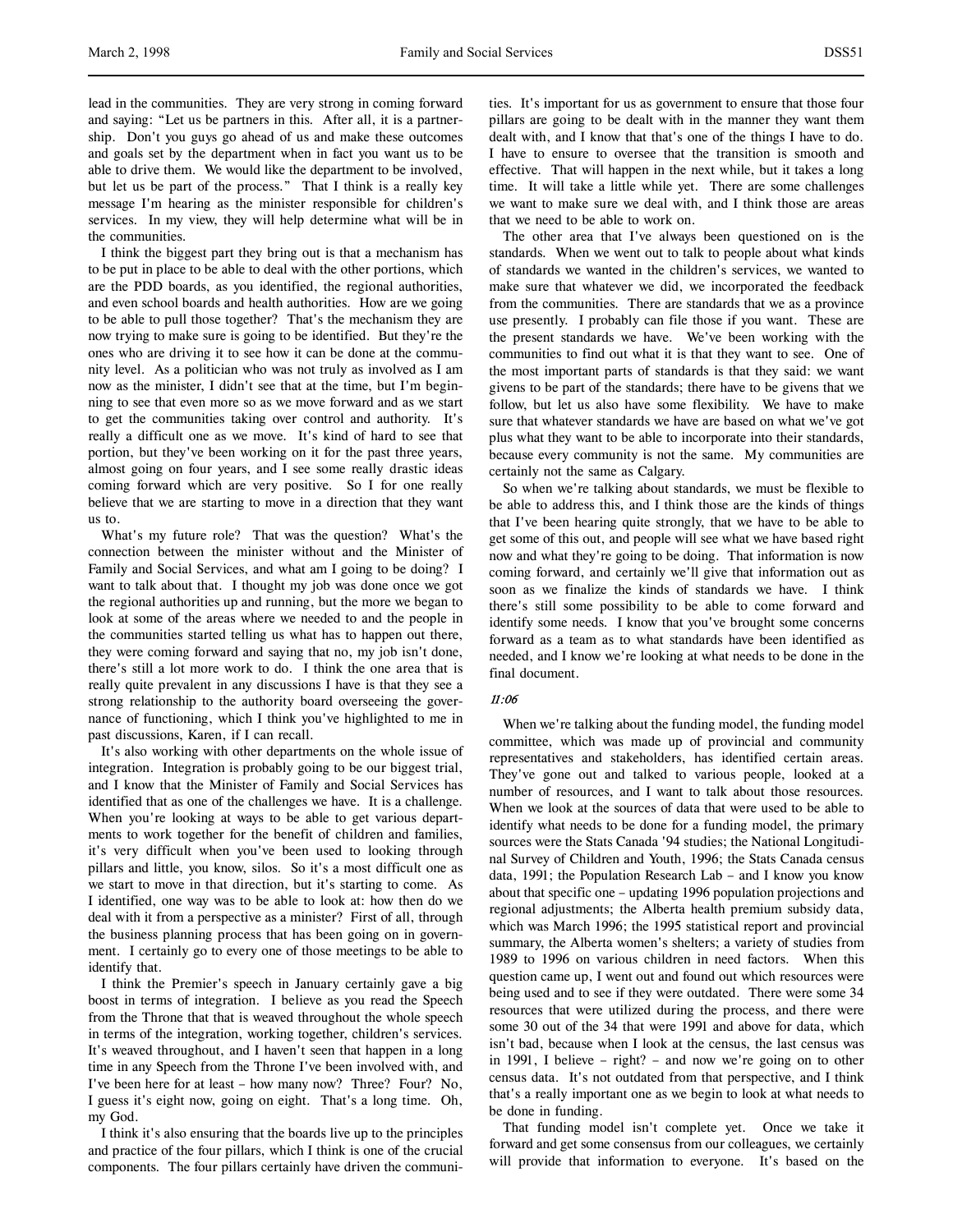information that has come from the various regions: anybody who wanted to provide information and anything that needed to be done relative to that.

As we're moving forward, I'm excited. Communities can finally decide what they want to do with their children and families. To me it's finally allowing people to be able to determine their own destiny in the community-based system. I feel strongly that the community is ready. They've been telling us they've been ready. I don't think we've listened as well as we should have, but we are doing that now, and I commend my previous colleague as well as my present colleague and of course our Premier for the way we've been able to carry out some of the things the community has wanted. It's still a lot of work. It's not going to be an easy task. But I feel strongly that when communities have bought into a system, you cannot stop them once they've been involved. I think that's a very important part.

There were some questions relative to some of the information on encouragement of integration. All departments and authorities will be part of what we call developing the business plans so that services and true co-ordination of integration will occur. I want to commend John at this point, because what he's done is through the almost four years he's been involved in the planning phase, he's really pulled the community together to be able to bring it to the point we're at. It hasn't been an easy task, but it's been a fun task according to what he's said to me. He's dealt with communities; he's dealt with individuals. He's dealt with people who had dreams and visions of taking control and authority over their children and families. I think that's a very important perspective, because as we finish this – what do we call it? The beginning of the end?

### UNIDENTIFIED SPEAKER: The end of the beginning.

MS CALAHASEN: The end of the beginning, the end of the planning and the beginning of a new era in terms of responsibilities now coming, and I think that's a real important perspective as we look at that.

If you look at some of our estimates – and I don't know where they're at right now. But when you look at the funding for shelters, that has increased, and that will now go over also to the regional authorities. That I think really identifies some of the needs that the community has brought forward and identified as concerns, and I think that's a very, very important part.

Handicapped children's services. We've also identified some funding, and that'll just be rolled over again to the regional authorities to be able to manage and to be able to do as they see in terms of some the things that are needed.

An area that I think is really important is the establishment of children's services, and LeRoy brought this up. What initiatives specifically? We are working on a variety of initiatives to be able to look at the integration component, as I indicated, but also the communities are the ones that are probably doing it much better than what we've been doing. That example that you have is an excellent example. Out of the four pillars, however, they have not included the aboriginal component, and I think that's an area they're working on. I know that I've given them that as a challenge, to be able to look at that and how you include the people of aboriginal descent to be involved in that whole component. I think that's a really important perspective, because our four pillars are basically that, and the rest of the community has got a really great mix when we're talking about professional people. Then we need to be able to include some of the other components of the four pillars, and they are starting to work in that vein and definitely want to see how we can get that going.

The co-operation. We're really working hard on that one. David Steeves has now been seconded to me to be able to look at the integration component and how we're going to move forward in that integration. He's been shaking the trees out there with the various authorities as well as the various boards and the community generally and with our projects to see how we can even increase that profile much more and how we can involve them in a meaningful way even more so. If you have any further ideas, I'd appreciate that.

I could use your support as we move forward in the budgeting process so that when we go to our colleagues' budgets – Justice, Education, Health, Community Development – we'll be there together to be able to say: we need you guys to be involved, and you guys give us some ideas as to how we can do this. I think those are the kinds of ways that we can all be involved in terms of the budgeting in how we can get that integration component and how we can get that co-ordinated focus of how we can do that and specific initiatives which I think will be very, very key to the success of what your group has been doing really well and even more successful as we move forward.

Madam Chairman, I think I've covered most everything in terms of the children's services. I appreciate the opportunity to be able to identify what I think my role has been and what my role will be, and as we move forward, we all need your help, every single person here, because you are a family member, you are a community member, and as we move together, this will be the best thing that's happened for children and families.

Thank you.

THE CHAIRMAN: Thank you very much, Madam Minister, for an excellent overview and good answers, I think, to the questions that have been asked.

Now, I would like to ask the opposition members if they are willing to entertain a motion for adjournment at this time, or we will continue on. We have until 14 minutes to 12. This would still be the government block. So if you're willing to entertain a motion for early adjournment, then we would entertain that at this time. If not, we'll continue on with a second round of questions.

MS LEIBOVICI: We shouldn't stop anyone from having the opportunity to ask questions, so we can continue.

THE CHAIRMAN: Okay. Thank you. Karen Kryczka, are you ready?

MS KRYCZKA: Yeah, I just had a few questions to ask the minister. My initial question that I asked, I'm not sure I heard the answer. It was program 4.0.7, the board. The question was: what is the budget, which was close to \$1.5 million, for Assistance to Persons with Developmental Disabilities Provincial Board intended to cover? I just wanted to see if I could get an answer on that.

MS CALAHASEN: We will get Duncan. Duncan, do you want to talk about that, or do you want me to? Maybe you can deal with that.

THE CHAIRMAN: Well, the officials are allowed to answer in the absence of the . . .

MS KRYCZKA: I just have two other quick questions. Do you want me to cover those also?

MS CALAHASEN: Sure.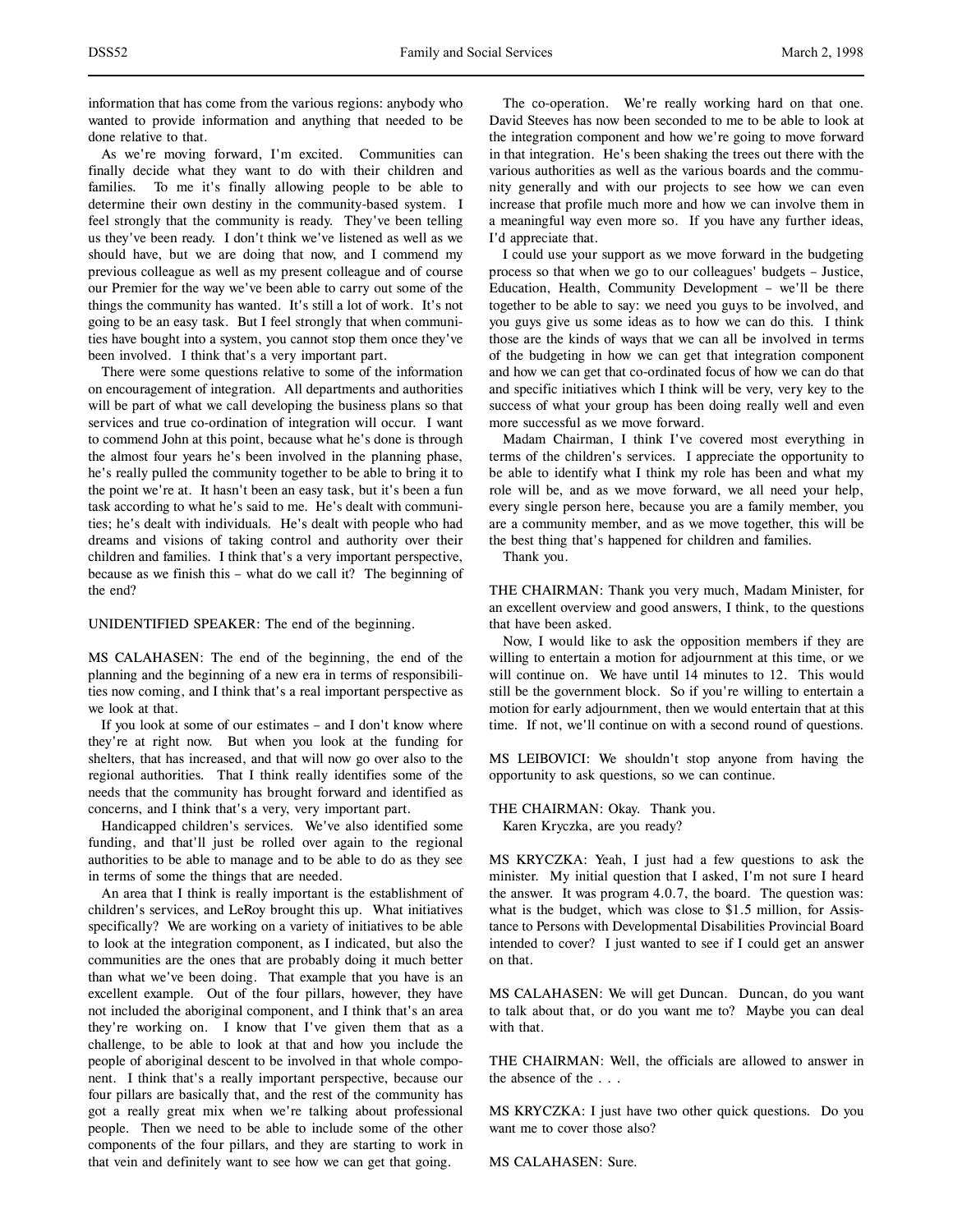MS KRYCZKA: Okay. Also program 2 and the point was 2.3.3. There was an increase of \$5.5 million from what I could see, assured income for the severely handicapped. How would you explain why the increase in assured income for this group?

Going over to program 3.2.13, protection of children involved in prostitution. The new funding of half a million: what is it intended to cover? What initiatives would this amount of money cover?

What I've done is sort of leapt from one program to another.

### 11:16

MS CALAHASEN: I'll ask the deputy minister to answer those because that's within Family and Social Services.

MRS. DAVID-EVANS: Thanks, Madam Chairman. Starting with the half a million dollars that you're looking at for the child prostitution area; I think that was your last question. We intend to consult with the community in order to ensure that the supports are in place to make that legislation come about. We're presently in the process. MLA Forsyth is starting the process to meet with the community members. That will include police from certainly the two large cities. As the process evolves, there will be an identification as to how best to utilize those dollars. Perhaps it's for some secure treatment beds; perhaps it's for a certain kind of program, that kind of thing. So we would want to make sure that what is necessary will be planned over a three-year period and that the kind of supports the community feels it needs in order to ensure that this legislation can be implemented well will be put in place.

You had a question around AISH and, I believe, why it was growing. Certainly we're seeing, Madam Chairman, a very significant growth in that area, and it's for a variety of reasons, including in some cases parents who are getting older who are very concerned about taking care of their children who are, of course, adult age. So we're seeing some of those folks come into the system that we haven't seen before. With the improvement in medical technology, we're also seeing that some of the persons with developmental disabilities are staying in the system, are able to live a lot longer, enjoy a longer life. There's a cost increase to that, to keep them in that situation as well. We've also seen an increase in the problems when we have people born with disabilities. In past years they weren't able to stay alive. Now with the kind of technology we have, they're certainly able to stay there. We also have a program in Alberta that is a good program. We do see in-migration also affecting those figures. So those are some of the reasons. Certainly it is increasing and certainly continues to be worrisome for government.

I just need to check on your first question with regards to what the dollars will be used for for administration purposes. All the dollars that will flow to the community boards will indeed flow through the Persons with Developmental Disabilities Provincial Board. So all the community boards will receive their allocation, and it is the provincial board that we will hold primarily accountable to ensure that there is protocol between regions to make sure that people have the services available that they need. It is that group again, the provincial board, that we will hold accountable to ensure that outcome measures and standards are implemented. We will also be working with them for monitoring and evaluation purposes. For all those reasons the provincial board certainly will have to have a level of dollars to make sure that they can implement the program as it's required. We will be working very closely with them, as well, and we see that relationship to be an excellent partnership. The long-term vision that they will be able to develop for persons with disabilities together with the community looks very promising.

MS KRYCZKA: Thank you.

THE CHAIRMAN: Wayne, do you have a question?

MR. CAO: Thank you, Madam Chairman. I guess my question again is going to be more specific. I want to refer to some elements in the estimates. On page 202 of the estimates, reference 2.1.1, the ministry is planning to reduce spending significantly from the '97-98 forecast for program support. Is this related to staff reductions due to dropping welfare caseloads?

My next question is in reference to element 2.2.1. If the staff reductions are primarily covered under program delivery, could you tell us how many staff cuts you are anticipating in this area?

MRS. DAVID-EVANS: Thank you. Madam Chairman, with regards to reference 2.1.1, actually the primary issue there is the computer costs for the welfare program of \$3.7 million. We've managed to amortize that by the end of 1997-1998, so we won't have to carry that forward any further. So that makes up the largest portion of the reductions. The balance of the reduction does relate to costs incurred for staff separation packages. Again, we won't expect to be doing that further. So the remainder then is the caseloads as we saw in element 2.2.l.

Madam Chairman, the second question related to staff reductions under program delivery. We're anticipating that the area will be reduced by 80 full-time equivalents. We're using attrition and redeployment opportunities instead of layoffs to do that. As we have increases in other programs, such as in child welfare, those staff that are qualified and, indeed, want to move over to do another part of social work are then hired into those positions or, if you like, transferred into those positions. So we're looking at a comprehensive human development strategy in the department so that we can reutilize staff in a capacity that is reasonable and doesn't in fact impact in large significant layoffs.

MR. CAO: Madam Chairman, can I? I still have a few more regarding this.

#### THE CHAIRMAN: Yes.

MR. CAO: I guess again going into detail with elements 2.2.8 and 2.3.3, we see that the budget for child health benefits is \$10.2 million. Will this amount grow over time? Okay; that's one question.

The second question regarding this is on 2.3.3. There is an additional \$6 million budgeted for the assured income for the severely handicapped, or AISH, over what was spent in 1997-98. What is the driving growth in spending in this program?

My third question, referring to 2.2.1 under capital investment: what is that \$9 million budget intended to cover?

Thank you.

MRS. DAVID-EVANS: Madam Chairman, with regards to those questions, certainly the health benefits plan at this point in time is \$10.2 million, and we recently heard, as the minister mentioned, the federal government taking a look at that and announcing, in fact, that there will be two more successive years of approximately \$400 million introduced into the system. The \$10.2 million is really 17.5 annualized. So certainly for the 1999-2000 year you will see an increase, and at that point in time you will also see the additional increases given by the federal government.

As the minister indicated earlier, we'll be reviewing how to best utilize the dollars from that, and it may in fact be to increase the level of the dollar value of income for families that would be eligible. Right now it's at 18, and we could look at it as higher.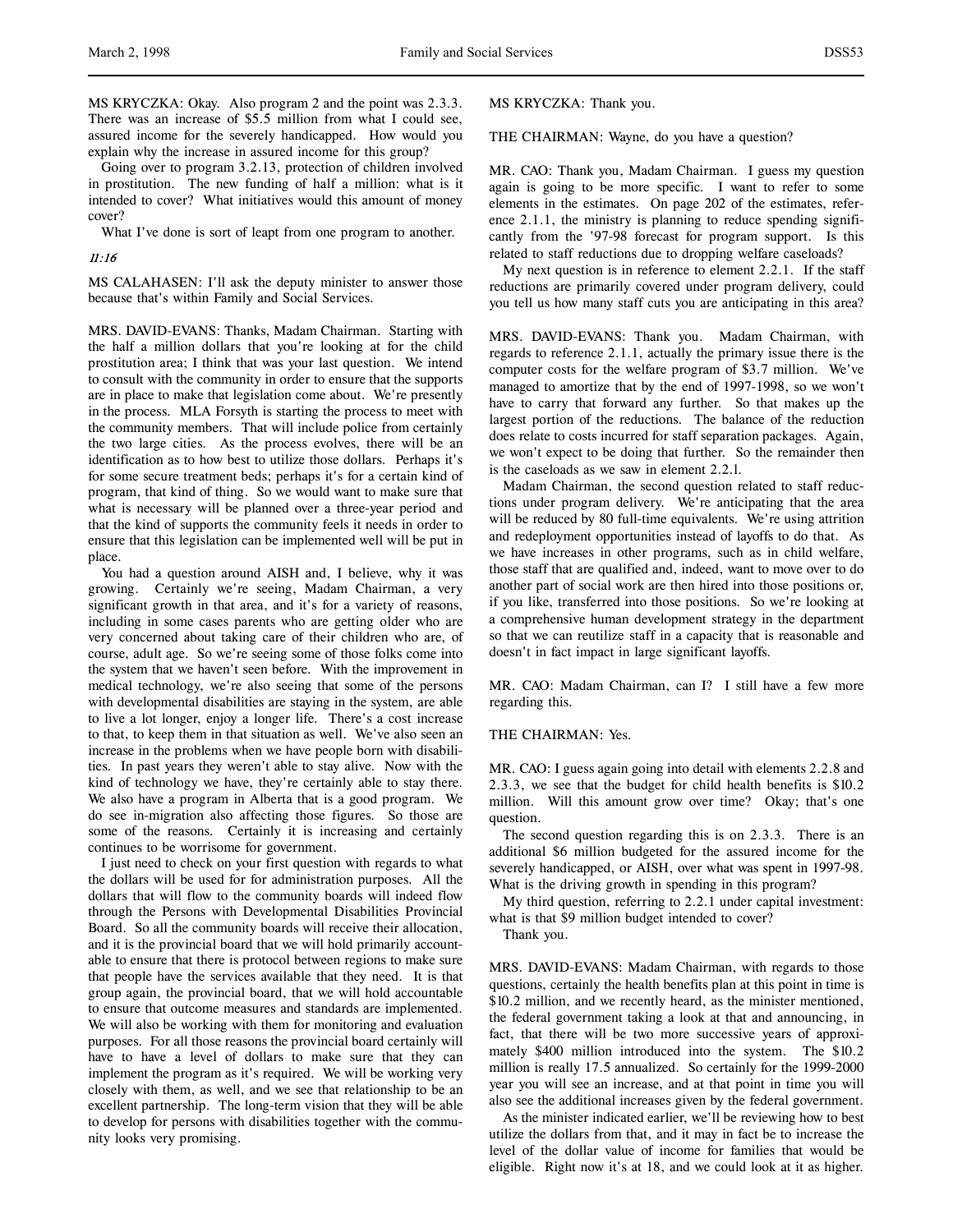Also, some of the programs are partly cost-shared, and maybe there's an opportunity to reduce that cost-sharing level. There would be those issues to look at. So we will certainly be continuing to consult with the community to make some determinations on that one.

# 11:26

MS CALAHASEN: Maybe you want to talk about the computer system also.

MRS. DAVID-EVANS: Yes. Your last question – actually, maybe I'll just answer your middle question first. Your middle question related again to some of the services.

## MR. CAO: AISH.

MRS. DAVID-EVANS: Yes. That would be the same answer I provided just a little bit earlier, again looking at a tremendous increase in the population that's not able to work.

With regards to your last question, that was on the \$9 million in there for capital. The minister has announced taking a look at the whole income and employment program redesign and looking at a comprehensive approach to all the income service programs that we have. The \$9 million is there for the requirement to upgrade the computer and the software systems that will be necessary to bring that whole package together.

So, Madam Chairman, that's the bottom.

### THE CHAIRMAN: Thank you.

Any further questions? If there are no other questions, we can ask Ms Kryczka again.

MS KRYCZKA: I'm over on program 2, and I'm just wondering if you can explain – I could make some assumptions I guess. Elements 2.2.4 and 2.2.5, employment and training support and transitional support under supports for independence, see decreases of \$6 million each, yet employment initiatives is an increase of \$11 million. So one almost offsets the other. I'm wondering if you could explain just what that means, the differences in these programs? Is it just some shifting around?

The other question I was going to ask had to do with program 3. Again I was making an assumption. I just want to clarify the reduction in the budget in two areas, 3.1.2 and 3.1.3, the office of the commissioner of services for children and families and community services planning. Is that because of winding down and going forward with the new initiative there?

MRS. DAVID-EVANS: Madam Chairman, taking the last question first, indeed the community planning process the commissioner has been involved with is definitely winding down. Minister Calahasen is expecting the service plans to all be in by the end of March, and that really winds up the community planning process that the commissioner was hired and in fact planning to do. Therefore, you do see a reduction in those dollars occurring over that period of time. There is some cleanup work, as it were, so that's why it doesn't cut down to zero immediately, and that cleanup work will be carried out throughout the budget year. We do anticipate a significant reduction in the dollars moving from that area to the administration of the authorities as they come up and running.

MS KRYCZKA: May I ask one more question on that. Will they be downsizing that office? I know a few people who work there. Will they be going somewhere else?

MRS. DAVID-EVANS: Madam Chairman, certainly some of the individuals in that area have employment contracts, as well, that are up. In other cases, again, as the department is going to reposition itself, there's an opportunity for people to move into other capacities if indeed their qualifications and their desires are such that that would work out for the department. We are looking at opportunities for some of them, and some of them will be finished with their employment.

MS CALAHASEN: As we move into a repositioning, I think that will identify where they can go if they're going to go somewhere else. Also, as we move into a repositioning of the department, we're going to find out where everybody will have to do different functions as we go forward, especially as we're moving into the transition phase. In that transition phase we'll have to be able to deal with the issues as we're going towards that governance by the regional authorities. So it's coming together in that respect, and each one will identify their specific duties and areas of strength to be able to deal with that.

MRS. DAVID-EVANS: With regards to the first question, Madam Chairman, you did ask – looking at the dollar value – for employment initiatives, and they are kept the same level. But the reason for that is because the caseload that we now have is really becoming harder to employ, and we're going to have to spend more money to make those folks job ready.

You also asked about employment training. Because the caseloads are going down and the employment training is just a category under there, the employment training caseloads therefore go down as well. It's just that all of them are moving down and so is that, but the amount of dollars that the ministry will be maintaining for employment initiatives will remain the same because of the higher level of need for that population that's there in the caseload now.

### THE CHAIRMAN: Any further questions?

MS OLSEN: We'd just like to raise a point of clarification on an issue of process and procedure. My concern is that previously deputy ministers in any of my other committees have not spoken, at least not replaced the minister of the particular department. With no disrespect to this deputy minister, I'm concerned that we seem to be going all over the place with these committees. The rules and the process are not the same for each committee, and I think that needs to be clarified through the House leaders to the Clerk, and moved forward. As I understood from a year ago, on the committee I was on, the deputy minister wasn't even allowed to speak at that time. So we need to get some clarification. My point is that the minister has left, so he's now being replaced by the deputy minister. Under what part of the process is that allowed to occur?

THE CHAIRMAN: Well, the assistant here did check with the Clerk and he said it was all right for officials to respond. So we are operating within the rules that are currently existing. Now, perhaps this is something that the House leaders will have to certainly address.

MS OLSEN: My concern is not that the deputy minister is responding; it's that the deputy minister is replacing the minister. I have some concerns around that.

THE CHAIRMAN: Well, the department officials are still here, so the minister is still represented.